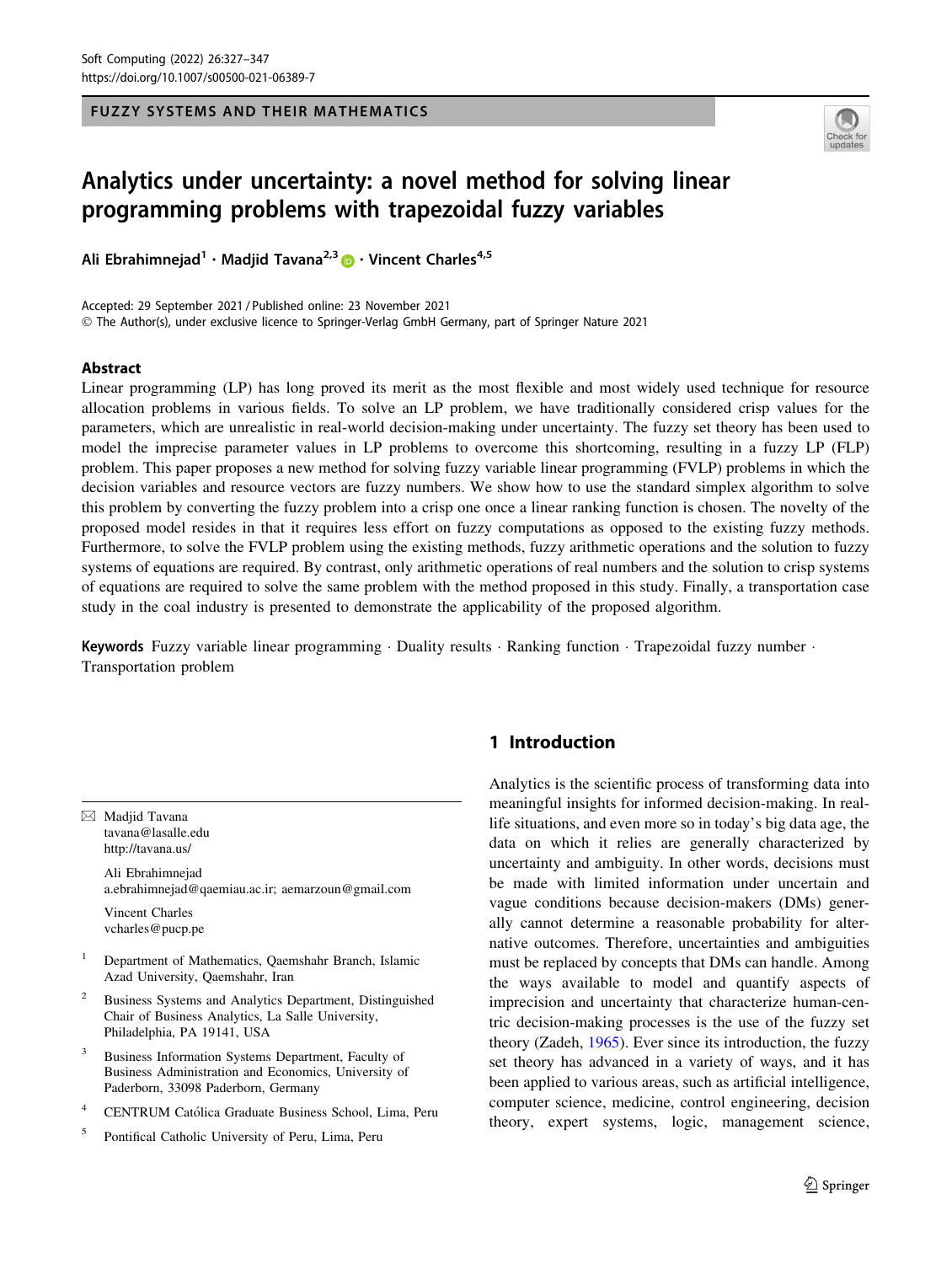operations research, pattern recognition, and robotics (Zimmermann, [2010\)](#page-20-0). The applications of this theory to real-world problems are abundant (e.g., for long-term and short-term capacity planning, inventory control, product design, aggregate planning, and scheduling, among others) and the benefits that can be materialized include better performance, better efficiency, higher productivity, and lower cost.

Mathematical programming is one of the areas in which fuzzy set theory has been applied extensively. In this paper, we focus specifically on mathematical linear programming (LP), which is traditionally defined as a technique for determining the optimal allocation of scarce resources to several competing activities based on given criteria of optimality. Otherwise stated, the main aim of an LP problem is to optimize a linear objective function subject to several linear constraints. LP has long proved its merit as the most flexible and most widely used technique for numerous resource allocation problems and other applications in operations research, economics, and finance, among others.

To solve an LP problem, we have traditionally considered crisp values for the parameters, which are unrealistic in many real-world, practical applications, as we have to deal with the DMs' subjective viewpoints. The fuzzy set theory can thus be used to model the imprecise values of parameters in LP problems to overcome this shortcoming. In this situation, the resulting problem is called a fuzzy LP (FLP) problem. Therefore, FLP problems allow working with imprecise data and constraints, leading to more realistic models (Ebrahimnejad & Verdegay, [2018a\)](#page-19-0). Such models have found broad applicability in real-world situations, for example, in irrigation planning (Sanchis et al., [2019\)](#page-20-0), aggregate production-planning problems (Djordjevic et al., [2019](#page-18-0)), banking and finance (Hillier, [2010](#page-19-0)), environmental management (Li et al., [2010\)](#page-19-0), carbon management networks (Aviso et al., [2020\)](#page-18-0), supply chain management (Bilgen, [2010\)](#page-18-0), transportation (Muthukumar et al., [2020](#page-19-0)), product mix (Karakas et al., [2010\)](#page-19-0), product portfolio design (Dorostkar-Ahmadi et al., [2020](#page-18-0)), manufacturing (Mahdavi et al., [2011](#page-19-0)), agricultural planting structure optimization problems (Yang et al., [2020](#page-20-0)), risk management of drinking water supply (Ghandi & Roozbahani, [2020](#page-19-0)), and location selection for waste-toenergy plants (Ilbahar et al., [2021](#page-19-0)), just to name a few. For a comprehensive overview of various FLP problems based on models and solution methods, the interested reader is referred to Ghanbari et al. ([2020\)](#page-19-0). However, existing approaches suffer from various shortcomings, which we detail in Sect. 4.4.

In the present paper, we focus on a particular type of FLP problem, known as fuzzy variable LP (FVLP) problems, where the decision variables and the resource vectors are given as fuzzy numbers. We propose a new methodology for solving such FVLP problems. In this sense, we show that the FVLP problems under consideration can be converted into crisp ones by choosing the ranking function and can be solved using the standard LP algorithms. The novelty of the proposed method resides in the fact that it requires less effort on fuzzy computations than the existing fuzzy methods (Ebrahimnejad et al., [2010;](#page-19-0) Mahdavi-Amiri & Nasseri, [2007](#page-19-0); Maleki, [2002;](#page-19-0) Maleki et al., [2000\)](#page-19-0). Furthermore, to solve FVLP problems using the existing methods, fuzzy arithmetic operations and the solution to fuzzy systems of equations are required. By contrast, only arithmetic operations of real numbers and the solution to crisp systems of equations are required to solve the same problem with the method proposed in this study.

We further present a transportation case study in the coal industry to demonstrate the applicability of our proposed method. The coal industry plays an essential role in the economic growth of a country. One of the critical decisions about coal transportation is deciding on the optimal plan to transport the coal from the mines to different areas at the lowest cost. Mathematical LP models are generally used for this purpose. Moreover, as it is a realworld problem, some of the variables are vague and uncertain. The DM knows the exact value of the transportation cost of the coal from different mines to different cities. However, due to some uncontrollable factors, the supply and demand values may be unpredictable, which has a significant impact on the entire system's performance. Therefore, an FVLP method can be adopted to address these issues.

The remainder of this paper is organized as follows: In Sect. 2, we explore the relevant literature on the topic, and in Sect. 3, we present some basic concepts from fuzzy set theory. In Sect. 4, we first formulate the FVLP problem and then review three existing methods to solve such a problem. Subsequently, in Sect. 5, we introduce the new approach for solving the same problem. Section 6 is devoted to illustrating the proposed method using three comparative examples. Subsequently, in Sect. 7, a fuzzy coal transportation problem is solved to illustrate the real applicability of our proposed approach. Finally, Sect. 8 concludes the paper and provides future research directions.

### 2 Literature review

There are many real-world applications of deterministic LP, and one cannot avoid a probabilistic or fuzzy approach in the modeling when, unavoidably, the parameters under study may be characterized by uncertainty. One can handle such uncertainty in various ways: (a) either by modeling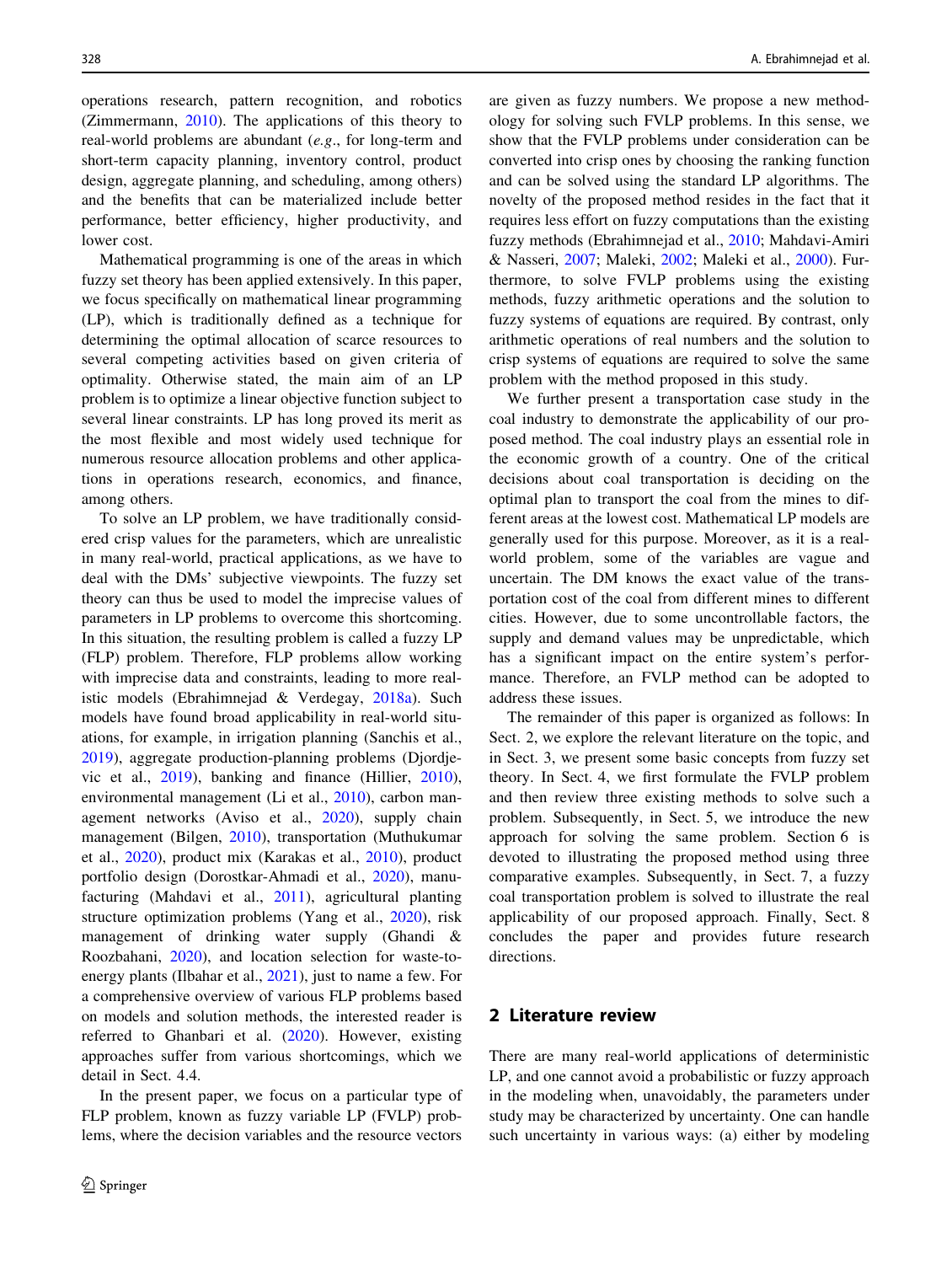the application through a probabilistic orientation, more specifically with probabilistic programming or stochastic programming, or (b) by viewing the problem in terms of fuzzy logic and fuzzy theory and designing appropriate FLP models, or fuzzy mathematical programming models. Furthermore, although there are separate classifications available on probabilistic modeling and fuzzy programming, there is also the literature that combines these two approaches, comprising fuzzy stochastic programming or fuzzy probabilistic programming; an example in this sense is the study by Tanaka and Asai [\(1984](#page-20-0)), who were the first to formulate a probabilistic LP with crisp parameters and fuzzy decision variables.

In this section, our concentration is on FLP problems and surrounding approaches. An observation to be made at the outset is that in time, many FLP models have been proposed to incorporate fuzziness in the constraints, the resource vector, the cost coefficients, and the objective function. Researchers have focused not only on different models of the FLP problem but also on their solution techniques. The literature is vast and goes many decades back. It is beyond the purposes of the present study to cover it all here, but interested readers can refer to the works by Ebrahimnejad and Verdegay [\(2016a,](#page-19-0) [2018a,](#page-19-0) [2018b\)](#page-19-0) for a more detailed literature review on existing techniques for solving FLP problems. For our purposes, we explore the literature over the past two decades and give a reasonably good view of what has been published on the topic and what is of recent interest to researchers.

Wang and Liang ([2005\)](#page-20-0) presented a new possibilistic LP approach to obtain the solution to an uncertain multi-product aggregate production-planning problem. Ganesan and Veeramani ([2006\)](#page-19-0) presented a fuzzy primal simplex approach to finding the solution to the FLP problem. All the parameters of the problem, except the elements of the constraints matrix, are represented by symmetric trapezoidal fuzzy numbers. Allahviranloo et al. ([2008\)](#page-18-0) proposed a new method for solving FLP problems with inequality constraints. In this approach, the solution to the FLP problem is provided by solving an equivalent crisp LP problem. Hosseinzadeh Lotfi et al. ([2009\)](#page-19-0) provided an approximate solution to the fully FLP (FFLP) problems.

Mula et al. [\(2010](#page-19-0)) used a fuzzy approach to model an uncertain supply chain production-planning problem. Ebrahimnejad ([2011\)](#page-18-0) deduced some new results about the optimal fuzzy basic solution to the FLP problem. Kumar et al. [\(2011](#page-19-0)) developed a novel approach to obtain the exact fuzzy solution to the FFLP problem. Kumar and Kaur [\(2011](#page-19-0)) presented a novel approach for solving the FLP problems formulated in Ganesan and Veeramani [\(2006](#page-19-0)). Hatami-Marbini and Tavana [\(2011](#page-19-0)) proposed finding an optimal solution under various conditions for LP problems with fuzzy parameters. Saati et al.  $(2012)$  $(2012)$  proposed two approaches to find both crisp and fuzzy solutions to FVLP problems. Baykasoglu and Gocken [\(2012](#page-18-0)) presented a direct solution approach for solving the FLP problems with fuzzy decision variables. Sakawa et al. [\(2012](#page-20-0)) extended the concept of Stackelberg solutions and presented a computational method for bi-level LP problems in fuzzy random environments. Hatami-Marbini et al. [\(2013](#page-19-0)) developed a new stepwise FLP model involving fuzzy numbers in the objective function, the constraints matrix, and the resource vector. Kaur and Kumar ([2013\)](#page-19-0) proposed a new algorithm in order to obtain the unique solution to the FLP problems. Khan et al. [\(2013](#page-19-0)) used a simplex-based technique to find the solution to an FFLP problem, although Bhardwaj and Kumar [\(2014](#page-18-0)) then proved the existence of an error in that approach. Ezzati et al. ([2013\)](#page-19-0) presented an alternative approach to solving the FFLP problem, while Kumar and Kaur ([2014\)](#page-19-0) proposed a method based on ranking functions for solving FFLP problems. Ebrahimnejad and Tavana [\(2014](#page-19-0)) proposed a new approach for solving the FLP problems formulated in Ganesan and Veeramani [\(2006](#page-19-0)), which needs less computational effort than the existing approaches. Ebrahimnejad and Verdegay [\(2014a\)](#page-19-0) investigated the sensitivity analysis of FLP problems. Real numbers represent the elements of the coefficient matrix of the constraints, and symmetric trapezoidal fuzzy numbers represent the remaining parameters.

Mottaghi et al. [\(2015](#page-19-0)) proposed simultaneously solving the primal and dual LP problems with the fuzzy objective and fuzzy resources. Ramic and Vlach ([2016\)](#page-20-0) proposed a level sets approach to solve LP problems with intuitionistic fuzzy parameters. Najafi et al. ([2016\)](#page-19-0) presented a new method for FFLP to obtain the fuzzy optimal solution with unrestricted variables and parameters. Das et al. ([2017\)](#page-18-0) proposed an approach based on multi-objective LP and lexicographic ordering methods to solve the FFLP problems. Considering the DM's acceptance degree that the fuzzy constraints may be violated, Dong and Wan ([2018\)](#page-18-0) proposed a new method for the FLP problem. All the objective function coefficients, matrix coefficients, and resources are fuzzy numbers. Zhang et al. [\(2018](#page-20-0)) simulated the membership functions in the FLP models enumerating the upper and lower bounds obtained from a series of fuzzy optimal objective values at given possibility levels. Kundu et al. ([2019\)](#page-19-0) developed a method to solve LP problems with constraints using interval type-2 fuzzy variables based on generalized credibility measures. Pérez-Cañedo and Concepción-Morales [\(2019](#page-19-0)) proposed a method to find the unique optimal fuzzy value of FFLP problems with inequality constraints having unrestricted L-R fuzzy parameters and decision variables. Osuna-Gómez et al. [\(2019](#page-19-0)) focused on solving optimization problems with fuzzy objectives and constraints and proved a necessary optimality condition for fuzzy optimization problems.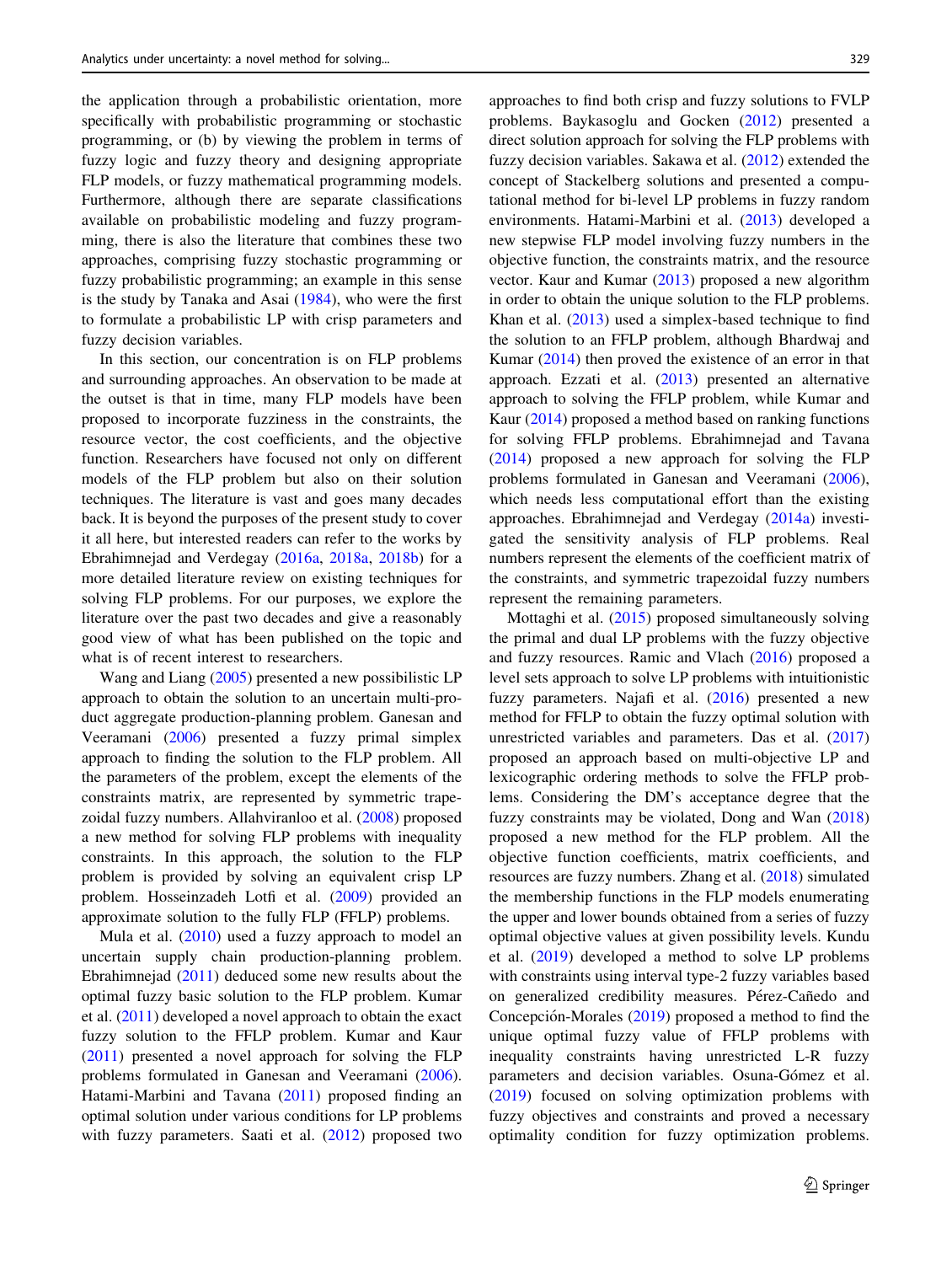Wang and Peng ([2019\)](#page-20-0) developed an approach to find the fuzzy optimal solutions of fuzzy number LP problems based on the best and worst fuzzy sets concepts. Ebrahimnejad ([2019\)](#page-19-0) developed a new technique for reducing the computational complexity of the approach proposed in Ezzati et al. [\(2013](#page-19-0)) for situations where imprecise data are represented as nonnegative triangular fuzzy numbers.

Some researchers have focused on fuzzy multi-objective LP (MOLP) problems. For example, Zhang et al. ([2003\)](#page-20-0) converted an FLP problem with fuzzy cost coefficients into a MOLP problem. Yucel and Fuat Guneri [\(2011](#page-20-0)) used fuzzy MOLP approaches to handle ambiguity and fuzziness in supplier selection problems. Ezzati et al. ([2014\)](#page-19-0) proposed a new method for solving a fuzzy lexicographic MOLP problem. Zhang and Zuo ([2014](#page-20-0)) defined new concepts for effective solutions to the models of fuzzy MOLP problems.

Yet another strand of research in the literature has been dedicated to solving FLP problems using evolutionary algorithms. For example, Lin [\(2008](#page-19-0)) investigated the applicability of genetic algorithms to solving FLP problems without defining membership functions for fuzzy numbers. Mansoori et al. ([2017\)](#page-19-0) proposed a one-layer structure recurrent neural network model for solving fuzzy non-LP problems. More recently, Abbaszadeh Sori et al. [\(2020](#page-18-0)) formulated a fuzzy constrained shortest path problem and proposed a computational intelligence technique called the elite artificial bee colony algorithm to find the optimal solution.

As previously indicated, in this study, we focus on a particular type of FLP problem, known as the fuzzy variable LP (FVLP) problem, where the decision variables and the resource vectors are given as fuzzy numbers. Some authors have used linear ranking functions to solve this problem. Maleki et al. [\(2000](#page-19-0)) and Maleki ([2002\)](#page-19-0) first defined a fuzzy auxiliary problem (FAP) with a fuzzy objective function. Then, they applied the crisp solution of the FAP to provide the fuzzy solution of the FVLP. Mahdavi-Amiri and Nasseri ([2007\)](#page-19-0) considered the relations between the FAP and the FVLP problem and deduced some duality results in a fuzzy environment. Mahdavi-Amiri and Nasseri ([2007\)](#page-19-0) and Ebrahimnejad et al. [\(2010](#page-19-0)) used these duality results to develop two new algorithms for solving this problem. These approaches do not require finding the solution to any FAP. Ebrahimnejad and Verdegay ([2014b\)](#page-19-0) and Ebrahimnejad [\(2015](#page-18-0)), respectively, extended the fuzzy primal simplex method and fuzzy dual simplex method to situations in which some or all the variables of the FVLP problem are restricted to lie within fuzzy lower and fuzzy upper bounds. Saati et al. [\(2015](#page-20-0)) utilized a new fuzzy ranking model and a new supplementary variable to obtain the fuzzy and crisp optimal solutions to the FVLP problem by solving one LP model. Mahapatra et al. [\(2016](#page-19-0)) introduced a new concept on solution technique for a fuzzy variable-based nonlinear programming problem with both decision variables and restriction being fuzzy in nature. Behera et al. ([2021\)](#page-18-0) proposed two methods for obtaining the solution to the FVLP problems using the concept of fuzzy center and radius. This paper shows that by choosing the ranking function, the FVLP problem under consideration is converted into a crisp one and thus can be solved by the standard LP algorithms.

The main contributions of this paper are fourfold:

- (1) in contrast to the approach based on FAP, which provides the entering variable by solving fuzzy systems in all iterations, the proposed method finds the entering variable without solving any fuzzy system;
- (2) in contrast to the fuzzy dual approach, which determines the leaving variable by solving fuzzy systems in all iterations, the proposed method provides the leaving variable without solving any fuzzy system;
- (3) in contrast to the existing approaches that include a large number of fuzzy arithmetic operations, the proposed methodology gives the fuzzy optimal solution without any fuzzy method;
- (4) in contrast to the existing complex approaches, the computational complexities are reduced significantly.

The fully fuzzy linear programming problem group is the general case of FLP problems and may not be suitable for all FLP problems with different assumptions and sources of fuzziness. The main aim of this study is to reduce the computational complexities involved in solving FVLP problems. Consequently, we have focused on the FVLP problems with fuzzy numbers representing the decision variables and the resource vectors.

# 3 Preliminaries

This section reviews some basic concepts of fuzzy numbers, which are applied throughout this paper (Ebrahimnejad et al., [2010;](#page-19-0) Kumar et al., [2011](#page-19-0); Mahdavi-Amiri & Nasseri, [2007;](#page-19-0) Maleki, [2002](#page-19-0); Maleki et al., [2000](#page-19-0)).

**Definition 3.1.** The characteristic function  $\mu_A$  of a crisp set A assigns a value of either one or zero to each individual in the universal set  $X$ . This function can be generalized to a function  $\mu_{\tilde{\Lambda}}$  such that the values assigned to the element of the universal set  $X$  fall within a specified range, *i.e.*,  $\mu_{\tilde{A}} : X \to [0, 1].$  The assigned value indicates the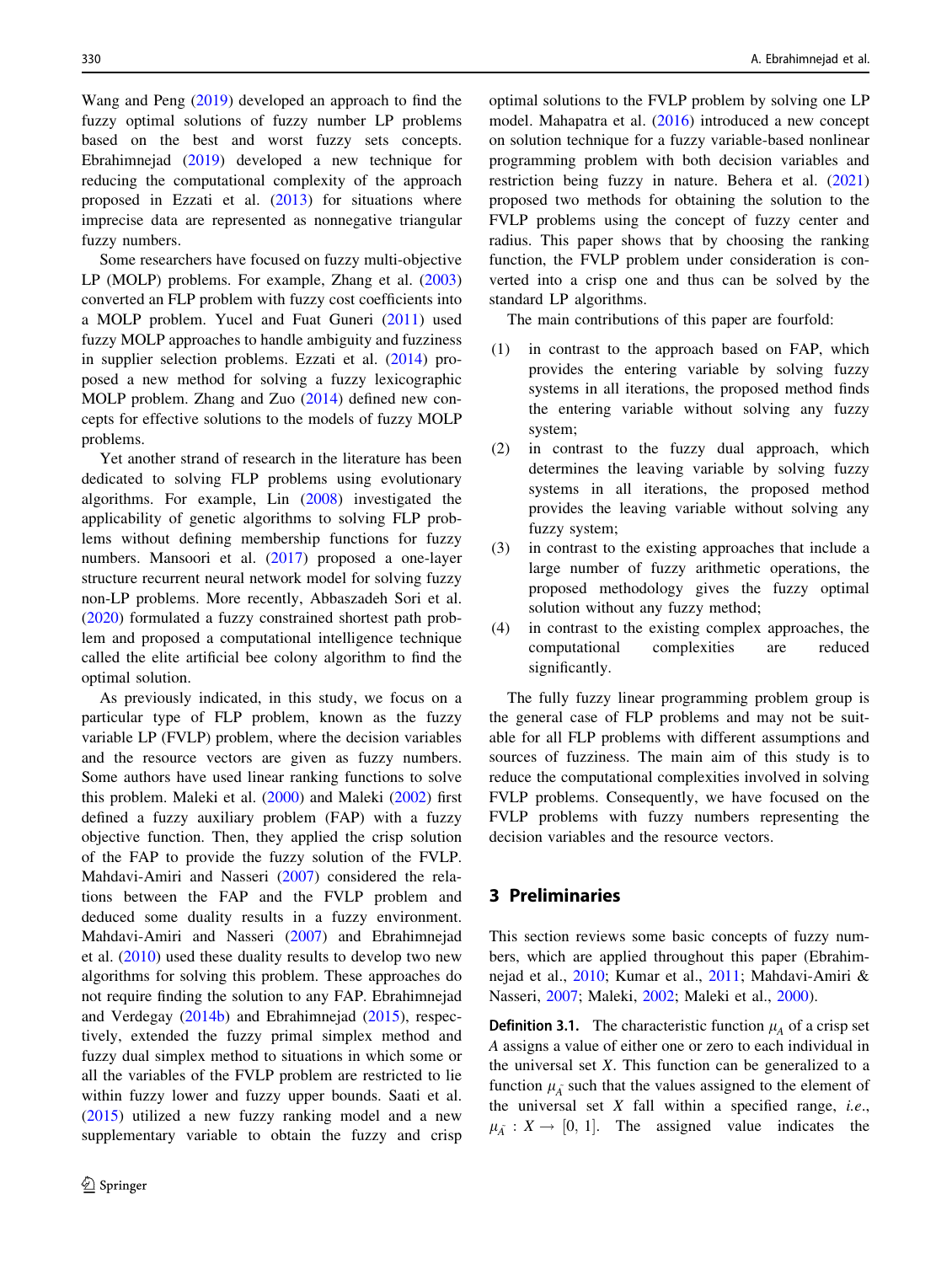membership grade of the element in the set  $\tilde{A}$ . Larger values denote the higher degrees of membership.

The function  $\mu_{\tilde{A}}$  is called a membership function, and the set  $\tilde{A} = \{ (x, \mu_A(x)) \mid x \in X \}$  defined by  $\mu_A^-$  for each  $x \in X$  is called a fuzzy set.

**Definition 3.2.** A fuzzy set  $\tilde{A}$ , defined on a universal set of real numbers  $\mathbb R$ , is said to be a fuzzy number if its membership function has the following characteristics:

- i. A is convex, i.e.,  $\forall x, y \in \mathbb{R}, \forall \lambda \in [0, 1], \mu_{\lambda}(\lambda x +$  $(1 - \lambda)y$   $\geq$  min  $\{ \mu_{\tilde{\Lambda}}(x), \mu_{\tilde{\Lambda}}(y) \},$
- ii.  $\tilde{A}$  is normal, *i.e.*,  $\exists \bar{x} \in R$ ;  $\mu_{\tilde{A}}(\bar{x}) = 1$ ,
- iii.  $\mu_{\tilde{A}}$  is piecewise continuous.

**Definition 3.3:** A fuzzy number  $\tilde{A}$  with the following membership function is called a trapezoidal fuzzy number and is denoted by  $\tilde{A} = (m_1, m_2, \alpha_1, \alpha_2)$ :

$$
\mu_{\tilde{A}}(x) = \begin{cases} \frac{x - (m_1 - \alpha_1)}{\alpha_1}, & m_1 - \alpha_1 \le x \le m_1, \\ 1, & m_1 \le x \le m_2, \\ \frac{(m_2 + \alpha_2) - x}{\alpha_2}, & m_2 \le x \le m_2 + \alpha_2, \\ 0, & \text{otherwise.} \end{cases}
$$

We denote all trapezoidal fuzzy numbers by  $F(\mathbb{R})$ .

**Definition 3.4:** The arithmetic operations on  $\tilde{A} =$  $(m_1, m_2, \alpha_1, \alpha_2)$  and  $\tilde{B}=(n_1, n_2, \beta_1, \beta_2)$  are defined as follows:

$$
\tilde{A} \oplus \tilde{B} = (m_1 + n_1, m_2 + n_2, \alpha_1 + \beta_1, \alpha_2 + \beta_2)
$$
  

$$
k\tilde{A} = \begin{cases} (km_1, km_2, k\alpha_1, k\alpha_2), & k \ge 0 \\ (km_2, km_1, -k\alpha_2, -k\alpha_1), & k < 0 \end{cases}
$$

An efficient approach to ordering fuzzy numbers is based on the concept of comparing fuzzy numbers by using ranking functions, in which a ranking function  $\Re$ :  $F(\mathbb{R}) \to \mathbb{R}$  that maps each fuzzy number to the real line is defined for ranking the elements of  $F(\mathbb{R})$ . Thus, using the natural order of the real numbers, we can compare fuzzy numbers easily, as follows:

$$
\tilde{A}_1 \succeq \tilde{A}_2 \Leftrightarrow \Re(\tilde{A}_1) \ge \Re(\tilde{A}_2)
$$
\n
$$
\tilde{A}_1 \preceq \tilde{A}_2 \Leftrightarrow \Re(\tilde{A}_1) \le \Re(\tilde{A}_2)
$$
\n
$$
\tilde{A}_1 \cong \tilde{A}_2 \Leftrightarrow \Re(\tilde{A}_1) = \Re(\tilde{A}_2)
$$
\n
$$
\tilde{A}_1 \cong \tilde{A}_2 \Leftrightarrow \Re(\tilde{A}_1) = \Re(\tilde{A}_2)
$$

Researchers have proposed several ranking functions to suit their requirements of the problems under consideration. We restrict our attention to linear ranking functions, *i.e.*, a ranking function  $\Re$  such that  $\Re(k\tilde{A}_1 + \tilde{A}_2)$  = follows:  $\Re(\tilde{A}) = \frac{1}{2} [m_1 + m_2 + \frac{\alpha_2 - \alpha_1}{2}].$ 

Notation 1. The real number A corresponds to the trapezoidal fuzzy number  $\tilde{A} = (m_1, m_2, \alpha_1, \alpha_2)$  if  $A = \Re(\tilde{A}) = \frac{1}{2} [m_1 + m_2 + \frac{\alpha_2 - \alpha_1}{2}].$ 

by Yager [\(1981](#page-20-0)) is used to order fuzzy numbers, as

It is worth mentioning that Notation 1 is used to choose the entering and existing variables in fuzzy primal simplex and fuzzy dual simplex algorithms, respectively, which are given in the next section.

# 4 Linear programming problems with trapezoidal fuzzy variables

In this section, we first formulate the mathematical model of the FVLP problem and then review three existing approaches to solving it. We conclude the section by highlighting the various shortcomings that these approaches suffer from.

Definition 4.1. An FVLP problem can be mathematically formulated as follows:

Min 
$$
\tilde{u} = \tilde{y}b
$$
  
s.t.  
 $\tilde{y}A \succeq \tilde{c}$   
 $\tilde{y} \succeq \tilde{0}$  (1)

where  $b \in \mathbb{R}^m, c \in F(\mathbb{R})^n, A = (a_{ij})_{m \times n} \in \mathbb{R}^{m \times n}$ and  $\tilde{y} \in F(\mathbb{R})^m$ . The solution  $\tilde{y} \in F(\mathbb{R})^m$  satisfying all the constraints of problem (1) is called a fuzzy feasible solution. The set of fuzzy feasible solutions is denoted by  $\tilde{S}$ , *i.e.*,  $\tilde{S} = {\tilde{y} \in F(\mathbb{R})^m : \tilde{y}A \succeq \tilde{c}, \tilde{y} \succeq \tilde{0}}.$ 

In addition,  $\tilde{y}^* \in \tilde{S}$  is called a fuzzy optimal solution if  $\tilde{y}^*b \preceq \tilde{y}b$  for all  $\tilde{y} \in \tilde{S}$ .

For solving the FVLP problem (1), Maleki ([2002\)](#page-19-0) introduced a fuzzy auxiliary problem (FAP) and studied the relationships between these problems.

Definition 4.2. The FAP for the FVLP problem (1) is defined as follows:

$$
\begin{array}{ll}\n\text{Max } \tilde{z} \approx \tilde{c}x \\
s.t. \\
Ax \le b \\
x \ge 0\n\end{array} \tag{2}
$$

where  $b \in \mathbb{R}^m, c \in F(\mathbb{R})^n, A \in \mathbb{R}^{m \times n}$ .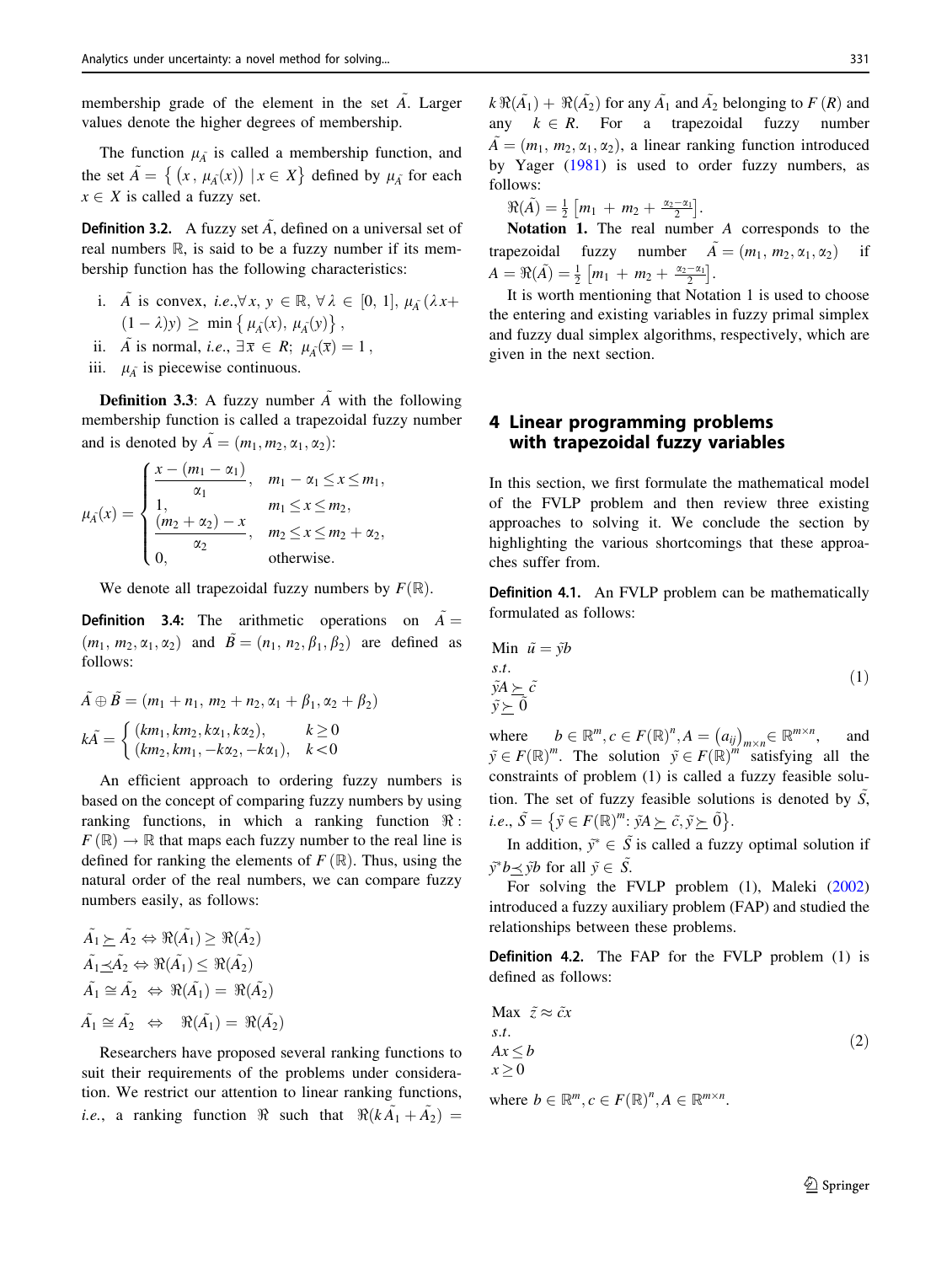<span id="page-5-0"></span>Assume matrix A in the system of equality constraints (2); A is a matrix of order  $(m \times n)$  with rank $(A) = m$ . Therefore, it can be partitioned as  $[B, N]$ , where  $B_{m \times m}$  is an invertible matrix with  $rank(B) = m$ . Moreover, the following basic solution:

$$
x = (x_B, x_N) = (B^{-1}b, 0) \ge (0, 0)
$$
\n(3)

is called a basic feasible solution (BFS) to the system  $Ax = b$ . Also, the corresponding fuzzy objective function value is obtained as follows:

$$
\tilde{z} \approx \tilde{c}_B x_B, \tilde{c}_B = (\tilde{c}_{B_1}, \tilde{c}_{B_2}, \dots, \tilde{c}_{B_m}).
$$
\n(4)

We denote the set of indices of the current non-basic variables by  $J_N$  and define for each non-basic variable  $x_j, j \in J_N$ , the fuzzy variables  $\tilde{z}_j$  and  $\tilde{c}_j$  as  $\tilde{z}_j \approx \tilde{c}_B B^{-1} a_j =$  $\tilde{c}_B y_j$  and  $\tilde{\overline{c}}_j = \tilde{c}_j - \tilde{z}_j$ , respectively, where  $y_j$  is the solution to the system  $By = a_i$ .

### 4.1 The first existing approach (Maleki, 2002)

In this subsection, we review the approach proposed by Maleki [\(2002](#page-19-0)) for an FVLP problem. Maleki ([2002\)](#page-19-0) proved the following theorem to develop a fuzzy method for solving the FAP (2) with equality constraints.

**Theorem 4.1.** Let  $x = (x_B, x_N) = (B^{-1}b, 0)$  be a BFS with a basis B and fuzzy objective value  $\tilde{z}$  for the auxiliary problem.

i. Assume  $\tilde{\overline{c}}_k \prec \tilde{0}$  for some non-basic variables  $x_k$  and  $y_k \not\leq 0$ . Then, the following new BFS is obtained with objective value  $\tilde{z}_{new} = \tilde{z} + \tilde{\overline{c}}_k x_k = \tilde{z} + \tilde{\overline{c}}_k \frac{b_r}{y_{rk}}$ such that  $\tilde{z} \leq \tilde{z}_{new}$ .

$$
x_{B_r} = x_k = \theta = \frac{\overline{b}_r}{y_{rk}} = \min_{1 \le i \le m} \left\{ \frac{\overline{b}_i}{y_{ik}} | y_{ik} > 0 \right\},\newline x_{B_i} = \overline{b}_i - y_{ik} \frac{\overline{b}_r}{y_{rk}}, \quad i = 1, 2, ..., m, \quad i \ne r,\newline x_j = 0, \quad j \in J_N, \quad j \ne k.
$$
\n
$$
(5)
$$

- ii. Assume  $\tilde{\overline{c}}_k \prec \tilde{0}$  for some non-basic variable  $x_k$  while  $y_k \nless 0$ ; then, the FAP (2) is unbounded.
- iii. Assume  $\tilde{\overline{c}}_j = \tilde{c}_j \tilde{z}_j \geq \tilde{0}$ , for all  $j \in J_N$ . Then,  $x =$  $(x_B, x_N) = (B^{-1}b, 0) = (b, b)$  will be an optimal solution to the FAP (2).

The fuzzy primal simplex algorithm (Maleki, [2002](#page-19-0); Maleki et al., [2000](#page-19-0)) for solving the FAP (2) is summarized as follows.

Algorithm 4.1. Fuzzy primal simplex algorithm (Maximization Problem):

#### Initialization step

Choose a starting, feasible basis B.

#### Main steps

- (1) Let  $x_B = B^{-1}b = \overline{b}$  be the solution to the system  $Bx_B = b$ . Let  $x_N = 0$  and  $\tilde{z} \approx \tilde{c}_B x_B$ .
- (2) Let  $\tilde{y} = \tilde{c}_B B^{-1}$  be the fuzzy solution to the fuzzy system  $\tilde{y}B = \tilde{c}_B$ .
- (3) Let  $\Re(\tilde{\vec{c}}_k) = \max_{j \in J_N} {\Re(\tilde{\vec{c}}_j)}$ . If  $\Re(\tilde{\vec{c}}_k) \leq 0$ , then the current basic solution is optimal and stop.
- (4) Let  $y_k = B^{-1}a_k$  be the solution to the system  $By_k = a_k$ . If  $y_k \leq 0$ , then the FAP (2) is unbounded and stop.
- (5) If  $y_k \nleq 0$ , then  $x_k$  is an entering variable and  $x_{Br}$  is a leaving variable provided that

$$
\frac{\overline{b}_r}{y_{rk}} = \min_{1 \leq i \leq m} \left\{ \frac{\overline{b}_i}{y_{ik}} \mid y_{rk} > 0 \right\}.
$$

(6) Update the basic B where  $a_k$  replaces  $a_{k}$ , update the index set  $J_N$ , and go to (1).

In addition, Maleki et al. ([2000\)](#page-19-0) and Maleki ([2002\)](#page-19-0) proposed a method for solving the FVLP problem (1) by establishing the relation between the FVLP problem (1) and the FAP (2). This method  $\tilde{y} = \tilde{c}_B B^{-1}$  provides the fuzzy optimal solution to the FVLP problem (1) by considering the basis B as the optimal basis for the FAP (2). The next section proposes an alternative approach to find the optimal solution  $\tilde{y}$  by solving a crisp equivalent problem without using any fuzzy primal simplex algorithm.

# 4.2 The second existing approach (Mahdavi-Amiri and Nasseri, 2007)

In this subsection, we review the proposed method by Mahdavi-Amiri and Nasseri [\(2007](#page-19-0)) for solving the FVLP problem.

Mahdavi-Amiri and Nasseri ([2007\)](#page-19-0) concentrated on the fuzzy solutions of an FVLP problem in the following form:

Min 
$$
\tilde{z} \approx c\tilde{x}
$$
  
s.t.  
 $A\tilde{x} \succeq \tilde{b}$   
 $\tilde{x} \succeq \tilde{0}$  (6)

where  $\tilde{b} \in F(\mathbb{R})^m$ ,  $c \in \mathbb{R}^n$ ,  $A = (a_{ij})_{m \times n} \in \mathbb{R}^{m \times n}$ , and  $\tilde{x} \in F(\mathbb{R})^n$ .

The fuzzy dual problem of the FVLP problem (6) is formulated as follows:

$$
\begin{aligned} \text{Max } \tilde{u} &\approx y\tilde{b} \\ \text{s.t.} \\ yA &\leq c \\ y &\geq 0 \end{aligned} \tag{7}
$$

Since the coefficients of the decision variables in the objective function of this problem are fuzzy numbers, it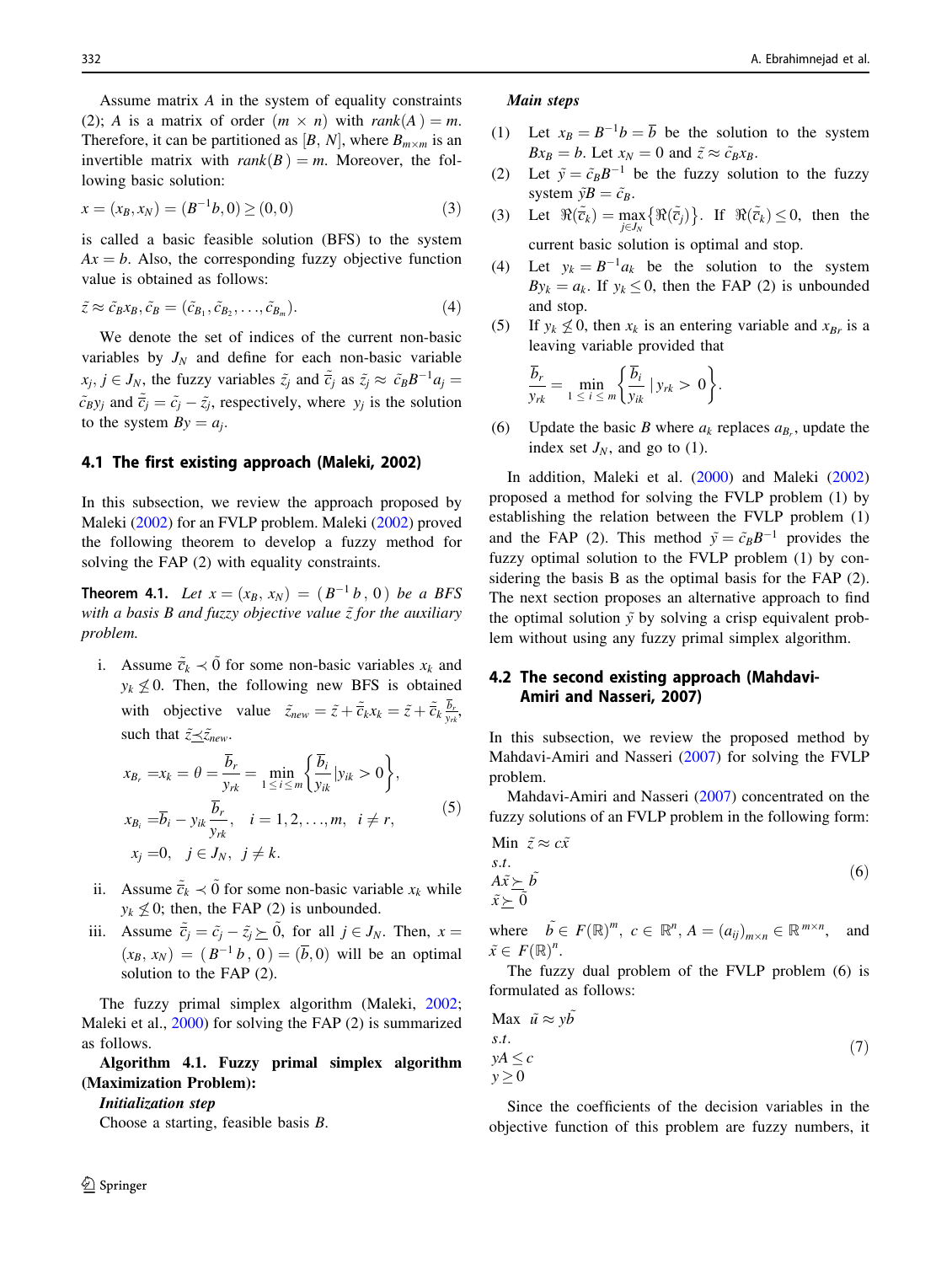can be considered as the FAP for the FVLP problem (6). Indeed, with regard to problems (6) and (7), we conclude that the FAP and the FVLP problems are the dual form of each other. The main relations between the primal problem (7) and dual problem (6) are summarized as follows (Mahdavi-Amiri & Nasseri, [2007;](#page-19-0) Maleki, [2002](#page-19-0); Maleki et al., [2000](#page-19-0)):

**Property 4.1:** If  $\tilde{x}_0$  and  $y_0$  are feasible solutions to the FVLP problem (6) and the FAP problem (7), respectively, then  $\Re(c\tilde{x}_0) > \Re(v_0\tilde{b}).$ 

**Property 4.2:** If  $\tilde{x}_0$  and  $y_0$  are feasible solutions to the FVLP problem (6) and FAP problem (7), respectively, and  $\Re(c\tilde{x}_0) = \Re(y_0\tilde{b})$ , then  $\tilde{x}_0$  and  $y_0$  are the optimal solutions to their respective problems.

Property 4.3: If the FVLP problem (6) or FAP problem (7) is unbounded, then the other problem has no feasible solution.

Property 4.4: If the FVLP problem (6) or FAP problem (7) has an optimal solution, then both problems have optimal solutions, and the two optimal objective fuzzy values are equal.

Mahdavi-Amiri and Nasseri ([2007\)](#page-19-0) deduced the abovementioned duality results in a fuzzy environment. They introduced the following fuzzy dual simplex algorithm for solving the FVLP problem that directly works on the primary problem and does not use the solution to any FAP.

Algorithm 4.2. Fuzzy dual simplex algorithm (Minimization Problem):

Initialization step

Find a starting dual feasible basis B. Algorithm steps

- (1) Let  $\tilde{x}_B = B^{-1} \tilde{b} = \tilde{\overline{b}}$  be the fuzzy solution to the fuzzy system  $B\tilde{x}_B = \tilde{b}$  with  $\tilde{z} \approx c_B \tilde{x}_B$ .
- (2) Let  $\Re(\overline{\tilde{b}}_r) = \min_{1 \leq i \leq m} \left\{ \Re(\overline{\tilde{b}}_i) \right\}$ . If  $\Re(\overline{\tilde{b}}_r) \geq 0$ , then the current basic solution is an optimal solution and stop.
- (3) Let  $y_i = B^{-1}a_i$  be the solution to the system  $By_i = a_i$ .
- If  $y_{ri} \ge 0$ , for all  $j \in J_N$ , then the FVLP problem is infeasible and stop.
- (4) Let  $y = c_B B^{-1}$  be the solution to the system  $yB = c_B$ . Compute  $z_i = ya_i$  for all  $j \in J_N$ . If  $y_{ri} \not\geq 0$ , for all  $j \in J_N$ , then  $x_{Br}$  is a leaving variable and  $x_k$  is an entering variable provided that:

$$
\frac{z_k - c_k}{y_{rk}} = \min_{j \in J_N} \left\{ \frac{z_j - c_j}{y_{rk}} \mid y_{rk} < 0 \right\}.
$$

(5) Update the basic B where  $a_k$  replaces  $a_{B_k}$ , update the index set  $J_N$ , and go to (1).

# 4.3 The third existing approach (Ebrahimnejad et al., 2010)

In this subsection, we review the method proposed by Ebrahimnejad et al. [\(2010\)](#page-19-0) for solving the FVLP problem. Ebrahimnejad et al. ([2010\)](#page-19-0) concentrated on the fuzzy solutions to the FVLP problem (6) with equality constraints and its corresponding dual problem. Recall that the fuzzy primal simplex method (Maleki, [2002](#page-19-0)) begins with a primal, basic solution and that the fuzzy dual simplex method (Mahdavi-Amiri & Nasseri, [2007\)](#page-19-0) begins with a dual basic dual solution to the corresponding primal problems. Ebrahimnejad et al. [\(2010](#page-19-0)) proposed a fuzzy primal–dual algorithm that begins with dual feasibility and obtains primal feasibility while maintaining complementary slackness. An important difference between Algorithms 4.1 and 4.2 and the fuzzy primal–dual simplex method is that the fuzzy primal–dual algorithm does not require a feasible dual solution to be basic.

Algorithm 4.3. Fuzzy primal–dual simplex algorithm (Minimization Problem):

#### Initialization step

Choose a vector w such that  $wa_i - c_j = 0$ , for all j. Algorithm steps

(1) Let  $\Omega = \{j : c_j - wa_j = 0\}$  and solve the following restricted FVLP problem:

$$
\tilde{x}_0 = \min \sum_{j \in \Omega} 0\tilde{x}_j + 1\tilde{x}_a
$$
  

$$
\sum_{j \in \Omega} a_j \tilde{x}_j + 1\tilde{x}_a = \tilde{b},
$$
  

$$
\tilde{x}_j \succeq \tilde{0}, \quad j \in \Omega,
$$
  

$$
\tilde{x}_a \succeq \tilde{0}.
$$

If  $\tilde{x}_i \cong 0$ , then stop, the current solution is optimal. Else, suppose  $v^*$  is the optimal solution to the dual of the restricted FVLP problem.

(2) If  $v^* a_j \leq 0$ , for all j, then stop, the FVLP problem is infeasible. Else, let

$$
\theta = \frac{-(wa_k - c_k)}{v^* a_k} = \min_j \left\{ \frac{-(wa_j - c_j)}{v^* a_j} \Big| v^* a_j > 0 \right\},\,
$$

and replace w by  $w + \theta v^*$  and go to (2).

### 4.4 The shortcomings of the existing approaches

The overall results from the previous subsection confirm that: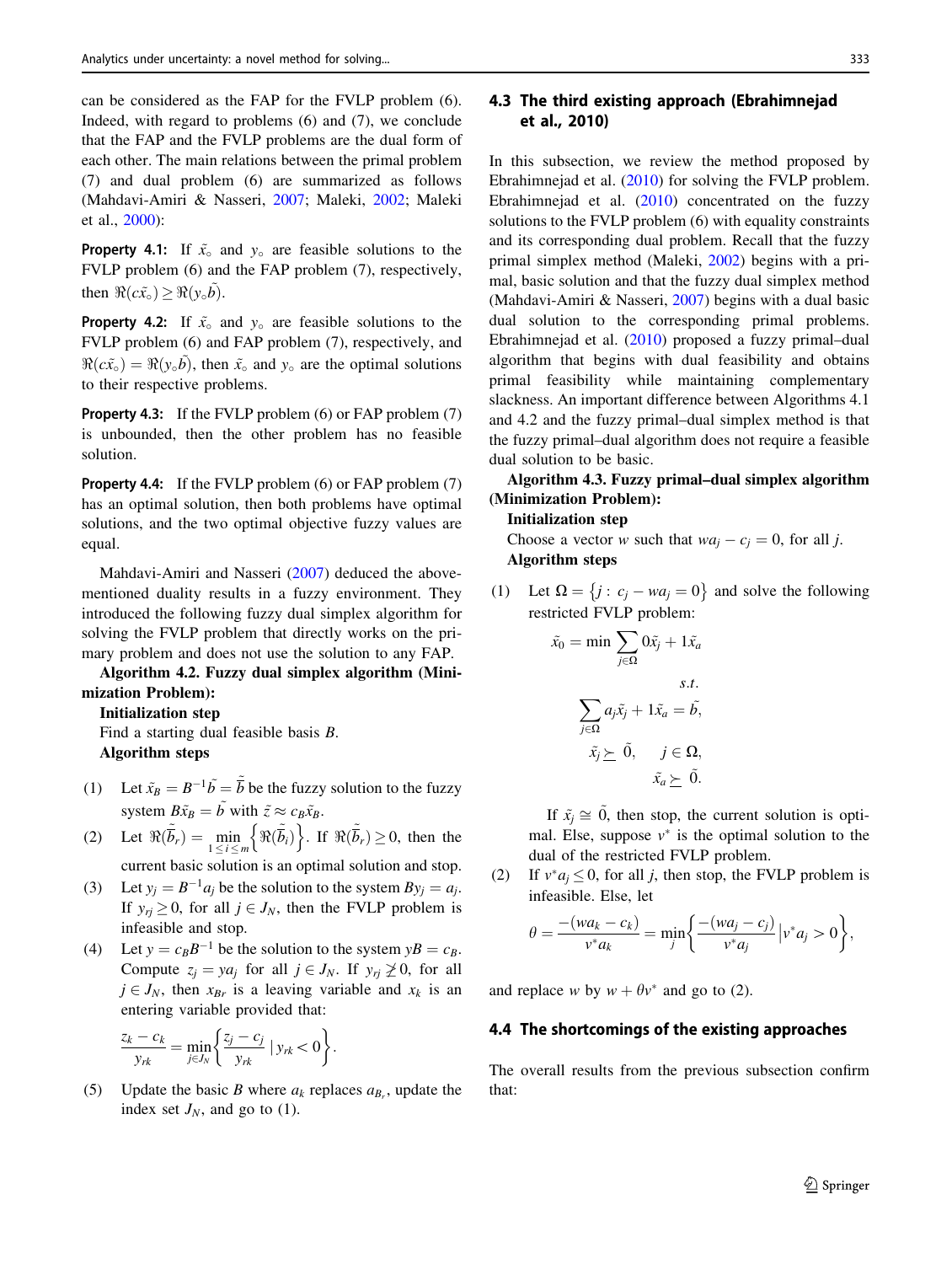- To solve an FVLP problem according to the proposed methods in Maleki [\(2002](#page-19-0)) and Maleki et al. [\(2000](#page-19-0)) and to solve the restricted FVLP problem given in Algorithm 4.3, it is required to find the optimal solution to a FAP problem with a fuzzy objective function.
- According to Algorithms 4.1 and 4.3, it is necessary to solve a fuzzy system with all the iterations for solving the corresponding FAP and the dual problem of the restricted FVLP problem, respectively.
- Although Algorithm 4.2 proposed by Mahdavi-Amiri and Nasseri ([2007\)](#page-19-0) gives the optimal solution to the same FVLP problem without solving any FAP, it is also necessary to solve a fuzzy system for all the iterations.
- All Algorithms 4.1, 4.2, and 4.3 proposed by Maleki et al. ([2000\)](#page-19-0), Mahdavi-Amiri and Nasseri ([2007\)](#page-19-0), and Ebrahimnejad et al. [\(2010](#page-19-0)), respectively, require a large number of fuzzy additions, subtractions, and comparisons on the fuzzy numbers for all the iterations.
- In the primal–dual pair of Maleki ([2002\)](#page-19-0) and Mahdavi-Amiri and Nasseri [\(2007](#page-19-0)), one problem provides a crisp solution, and the other provides a fuzzy solution. However, both problems give the same fuzzy optimal objective value.

In the next section, we propose an approach for solving the FVLP problem (6) with an equivalent LP problem in a crisp environment and without solving any FAP.

# 5 Proposed approach

For simplicity, we reformulate the FVLP problem (1), with respect to the change of all the parameters and variables, as the FVLP problem (6). As mentioned earlier, Maleki et al. [\(2000](#page-19-0)) first introduced a FAP corresponding to the FVLP problem and then used Algorithm 4.1 to find its crisp optimal solution. The obtained crisp solution has been used to obtain the fuzzy optimal solution to the FVLP problem under consideration. It is worth noting that they generalized the primal simplex algorithm for solving the FAP. In their algorithm, a ranking function based on Notation 1 is used for choosing the entering variable.

Similarly, Mahdavi-Amiri and Nasseri [\(2007](#page-19-0)) extended the dual simplex method for solving the FVLP problem (6). In their algorithm, a ranking function based on Notation 1 is also used to compare the fuzzy numbers to choose the leaving variable. Based on this ranking function, a rank is defined for the trapezoidal fuzzy number;  $A =$  $(m_1, m_2, \alpha_1, \alpha_2)$  is defined as  $A = \Re(\tilde{A}) = \frac{1}{2} [m_1 + m_2 + \frac{\alpha_2 - \alpha_1}{2}]$ . According to this definition, the FVLP problem (6) is transformed into a crisp LP problem when its rank substitutes a fuzzy number of the problem. According to this substitution, an equivalent crisp

LP problem is obtained. We mention that the decision variables of the FVLP problem (6) are fuzzy numbers. Thus, we require a fuzzy solution, while the equivalent problem mentioned above gives a crisp solution. However, the basis  $B$  is the optimal basis for both the equivalent crisp problem and the corresponding FVLP problem. In this case, the fuzzy solution  $(B^{-1}\tilde{b}, \tilde{0})$  is the optimal fuzzy solution to the FVLP problem.

It is worth mentioning that the fuzzy primal–dual simplex method proposed by Ebrahimnejad et al. [\(2010](#page-19-0)) needs to solve a restricted FVLP problem given in Algorithm 4.3 and its dual problem as the corresponding FAP. The restricted FVLP problem can be solved by Algorithm 4.1 or Algorithm 4.2, and its corresponding dual problem, which is in the form of FAP, can be solved by Algorithm 4.1. Therefore, the proposed approach in this paper can be used for solving the restricted FVLP problem and its corresponding dual problem with less computational effort.

In summary, by choosing a certain linear ranking function, the fuzzy problem is transformed into a crisp one, which is easily solved by the existing LP methods. Thus, the FVLP problem is solved without any auxiliary problem and any fuzzy dual approach. Such a process decreases the computational complexity significantly in our proposed approach. The main aim of this study is to reduce the computational complexity of the existing methods (Ebrahimnejad et al., [2010;](#page-19-0) Mahdavi-Amiri & Nasseri, [2007](#page-19-0); Maleki, [2002;](#page-19-0) Maleki et al., [2000\)](#page-19-0). It is shown that our proposed method needs less elementary operations such as additions, subtractions, and comparisons when compared to the existing methods mentioned above.

According to the method proposed by Maleki et al. [\(2000](#page-19-0)), to carry out Step 2 of Algorithm 4.1, the fuzzy system  $\tilde{y}B = \tilde{c}_B$  with m fuzzy equations and m fuzzy variables in all iterations is solved. After that, the fuzzy value  $\tilde{\vec{c}}_j$  for each non-basic variable is calculated based on  $\tilde{\overline{c}}_j = \tilde{c}_j - \tilde{y}a_j$ . Finally, the entering variable is determined according to the most negative rank of  $\tilde{c}_j$ . As we see, Step 2 and Step 3 of this algorithm require many fuzzy additions and subtractions on trapezoidal fuzzy numbers for all the iterations. There is neither a need to solve a fuzzy system nor any fuzzy arithmetic operations in this method when choosing an entering variable.

Moreover, according to the fuzzy dual method (Mahdavi-Amiri & Nasseri, [2007](#page-19-0)), to carry out Step 1 of Algorithm 4.2, it is necessary to solve the fuzzy system  $B\tilde{x}_B = \tilde{b}$  with m fuzzy equations and m fuzzy variables in all the iterations. After solving this fuzzy system, the leaving variable is determined according to the most negative rank of  $\tilde{b}_i$ . As we see, Step 1 and Step 2 of this algorithm require many fuzzy additions and subtractions on trapezoidal fuzzy numbers for all the iterations. In this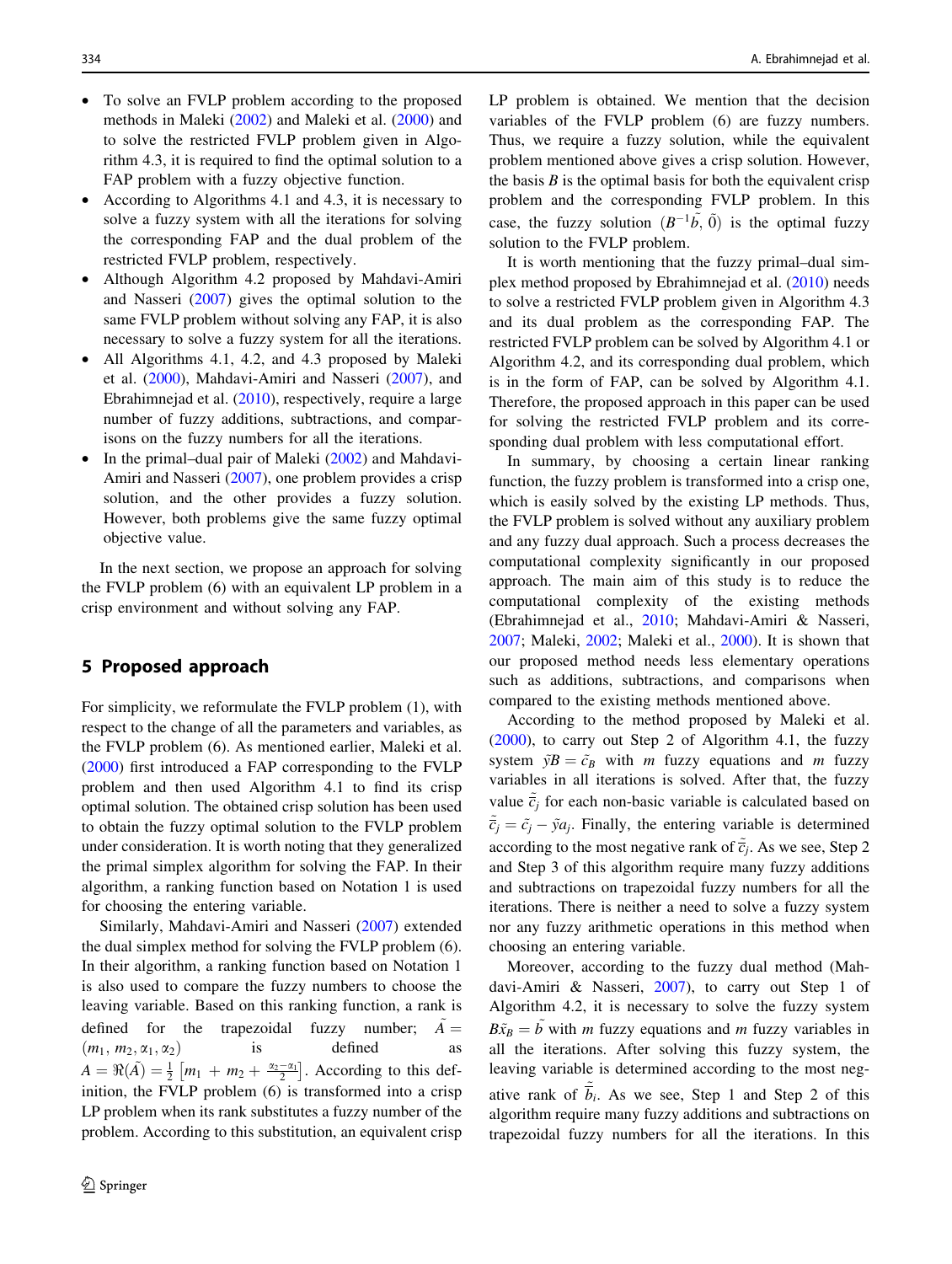method, the leaving variable is found without solving any fuzzy system without any fuzzy arithmetic operations. In addition, in our proposed approach, the comparison of a fuzzy number is carried out just once, and all arithmetic operations use real numbers.

Finally, according to the fuzzy primal–dual simplex method (Ebrahimnejad et al., [2010](#page-19-0)), it is required to utilize both Algorithms 4.1 and 4.2 in all the iterations of Algorithm 4.3 for solving the restricted FVLP problem and the corresponding fuzzy dual problem. Thus, this method needs many fuzzy arithmetic operations and comparisons on fuzzy numbers. On the other hand, our proposed method solves the FVLP problems based on classical simplex algorithms and without solving any fuzzy systems.

These results confirm that the computational complexity of the proposed method is greatly reduced compared with the approach based on the FAP and the fuzzy dual approach.

Theorem 5.1: The optimal solution to the FAP (2) according to the existing fuzzy primal algorithm method and the proposed method is the same.

Proof: According to the proposed approach, using the linear ranking function given in Notation 1, we substitute the rank of each trapezoidal fuzzy cost for the corresponding trapezoidal fuzzy cost in FAP (2). This leads to the following crisp LP problem:

$$
\begin{aligned} \text{Max } \Re(\tilde{z}) &= \Re(\tilde{c})b \\ s.t. \\ Ax \le b \\ x \ge 0 \end{aligned} \tag{8}
$$

Let  $\Re(\tilde{w})$  be the dual variable associated with constraint  $Ax \leq b$ . In this case, the dual of problem (8) is given as follows:

Min 
$$
\Re(\tilde{z}) = b\Re(\tilde{w})
$$
  
s.t.  
 $\Re(\tilde{w})A \ge \Re(\tilde{c})$   
 $\Re(\tilde{w}) \ge 0$  (9)

Therefore, if the basis  $B$  is the optimal basis for the crisp dual problem (9), we have the optimal conditions of problem (8). It should be noted that to obtain the optimal solution according to the existing fuzzy primal algorithm (Maleki, [2002;](#page-19-0) Maleki et al., [2000](#page-19-0)) and our proposed method, the FAP (2) and the crisp problem (8) have to be solved, respectively. If we show that these problems have the same optimal solution, we can conclude that the results of our proposed approach match those obtained based on the existing fuzzy primal algorithm (Maleki, [2002;](#page-19-0) Maleki et al., [2000\)](#page-19-0). Note that both problems have the same feasible space. Thus, it is sufficient to show that both problems have the same optimality conditions. If the basis  $B$  is the optimal basis for the FAP (2), then it will be the optimal basis for the equivalent crisp problem (8). To do this, assume  $x^*$  is the optimal solution to the FAP (2) with the optimal basis  $B$  derived from the existing fuzzy primal algorithm (Maleki, [2002](#page-19-0); Maleki et al., [2000](#page-19-0)). Thus,  $\tilde{\bar{c}}_j = \tilde{c}_j - \tilde{z}_j \geq \tilde{0}$ , for all  $j = 1, 2, ..., n$ , according to Theorem [4.1.](#page-5-0) This condition is equivalent to:

$$
\Re(\tilde{c}_j) = \Re(\tilde{c}_j) - \Re(\tilde{z}_j) \ge 0 \Leftrightarrow \Re(\tilde{c}_j) - \Re(\tilde{c}_B B^{-1} a_j) \ge 0
$$
  

$$
\Leftrightarrow \Re(\tilde{c}_j) - \Re(\tilde{w} a_j) \ge 0 \Leftrightarrow \Re(\tilde{c}_j) - \Re(\tilde{w}) a_j \ge 0
$$
  

$$
\Leftrightarrow \Re(\tilde{w}) a_j \le \Re(\tilde{c}_j)
$$

Thus, we conclude that  $x^*$  is the optimal solution to the crisp problem (8). This completes the proof.  $\Box$ 

Similarly, we can prove that the optimal solution to the FVLP (6) according to the existing fuzzy dual and primal– dual algorithms method and the proposed method is the same.

Theorem 5.2: The optimal solution to the FVLP (6) according to the existing fuzzy primal and fuzzy primal– dual simplex algorithms method and the proposed method is the same.

**Proof** It is similar to the proof of Theorem 5.1.  $\Box$ 

Remark 5.1 The fuzzy primal, fuzzy dual, and fuzzy primal–dual simplex algorithms are designed to solve FVLP problems where the decision variables are nonnegative fuzzy numbers. The proposed approach applies to any fuzzy resource vector involving nonnegative or nonpositive fuzzy numbers and nonnegative fuzzy decision variables. In case there exists a nonpositive fuzzy decision variable  $\tilde{y} \leq 0$  in the FVLP problem (1), it can be replaced by  $-\tilde{y}' \succeq \tilde{0}$  where  $\tilde{y}' \succeq \tilde{0}$ .

# 6 Comparative examples

In this section, we solve three numerical examples with the existing methods and the proposed method.

**Example 6.1.** Consider the following FVLP problem (Mahdavi-Amiri & Nasseri, [2007;](#page-19-0) Maleki, [2002;](#page-19-0) Maleki et al., [2000](#page-19-0)):

Min 
$$
\tilde{z} \approx 6\tilde{y}_1 + 10\tilde{y}_2
$$
  
s.t.  
 $2\tilde{y}_1 + 5\tilde{y}_2 \succeq (5, 8, 2, 5)$   
 $3\tilde{y}_1 + 4\tilde{y}_2 \succeq (6, 10, 2, 6)$   
 $\tilde{y}_1, \tilde{y}_2 \succeq 0$  (10)

Solution based on the first existing approach (Maleki, 2002; Maleki et al., 2000)

For solving the FVLP problem (10), Maleki et al. ([2000\)](#page-19-0) used the following FAP: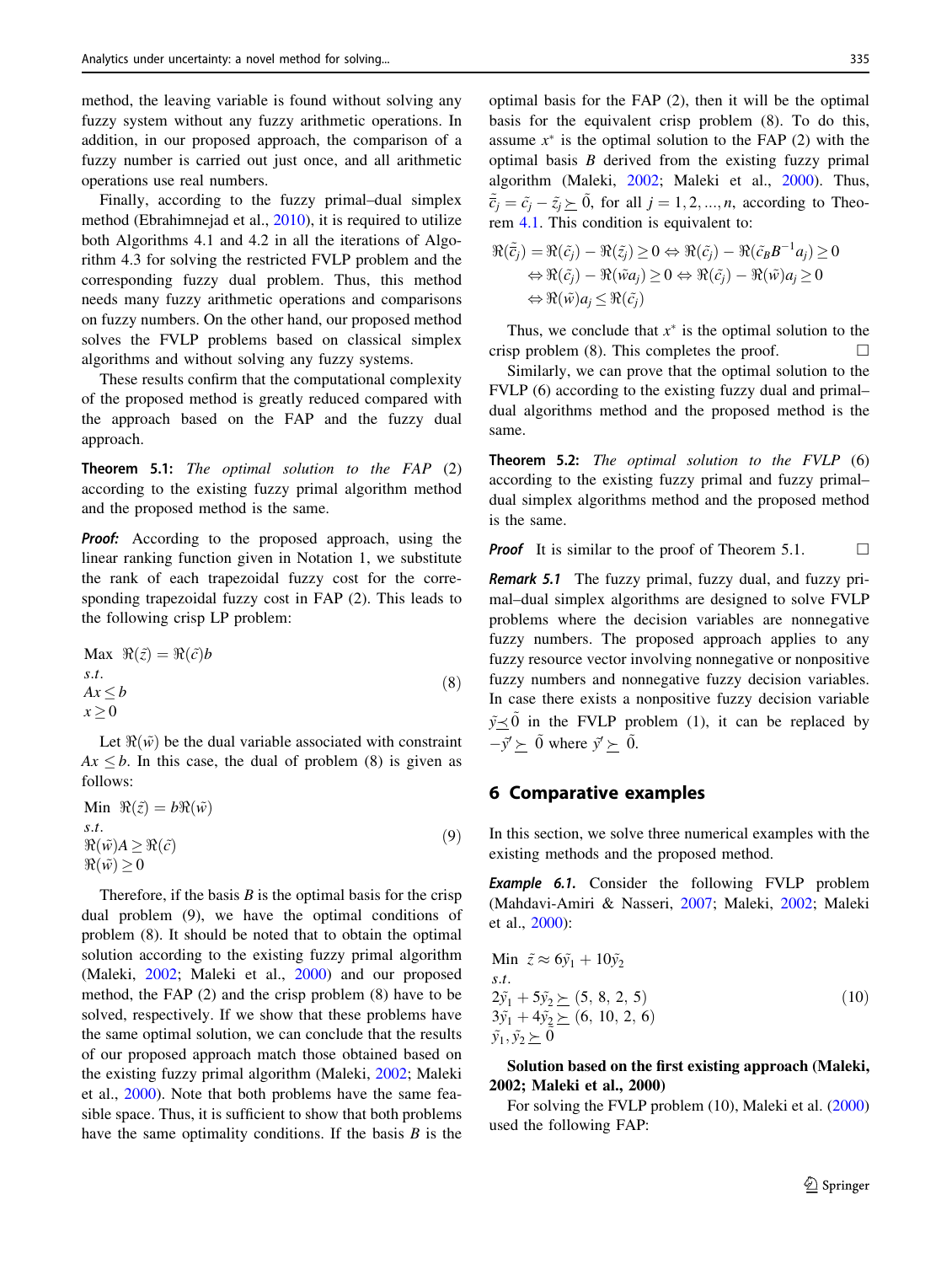Max  $\tilde{u} \approx (5, 8, 2, 5)x_1 + (6, 10, 2, 6)x_2$ s:t:  $2x_1 + 3x_2 \le 6$  $5x_1 + 4x_2 \le 10$  $x_1, x_2 \geq 0$  $(11)$ 

Problem (11) can be reformulated as follows:

Max  $\tilde{u} \approx (5, 8, 2, 5)x_1 + (6, 10, 2, 6)x_2$ s:t:  $2x_1 + 3x_2 + x_3 = 6$  $5x_1 + 4x_2 + x_4 = 10$  $x_1, x_2, x_3, x_4 \geq 0$  $(12)$ 

Now, we use Algorithm 4.1 for solving the FAP (12). Iteration 1:

The identity matrix  $B = [a_3, a_4] = \begin{bmatrix} 1 & 0 \\ 0 & 1 \end{bmatrix}$  is the initial feasible basis. In this case, the non-basis matrix  $N$  will be

 $N = [a_1, a_2] = \begin{bmatrix} 2 & 3 \\ 5 & 4 \end{bmatrix}.$ 

**Step 1:** We solve system  $Bx_B = b$ :

 $\begin{bmatrix} 1 & 0 \\ 0 & 1 \end{bmatrix} \begin{bmatrix} x_3 \\ x_4 \end{bmatrix}$  $\begin{bmatrix} x_3 \\ x_4 \end{bmatrix} = \begin{bmatrix} 6 \\ 10 \end{bmatrix}.$ 

The solution to this system is given as  $(x_{B_1} = x_3 = 6, x_{B_2} = x_4 = 10)$ . Thus,  $x_1 = 0$  and  $x_2 = 0$  are the values of the non-basic variables. The fuzzy objective function is obtained as

$$
\tilde{z} \approx \tilde{c}_B x_B = ((0, 0, 0, 0), (0, 0, 0, 0)) \begin{bmatrix} 6 \\ 10 \end{bmatrix} = (0, 0, 0, 0).
$$

Step 2: Now, we solve the fuzzy system  $\tilde{y}B = \tilde{c}_B$ :

$$
(\tilde{y}_1,\tilde{y}_2)\begin{bmatrix} 1 & 0 \\ 0 & 1 \end{bmatrix} = \begin{bmatrix} (0,0,0,0) \\ (0,0,0,0) \end{bmatrix}.
$$

By solving this fuzzy system, we obtain  $\tilde{y}_1 = \tilde{y}_2 = (0, 0, 0, 0).$ 

Step 3: We compute the fuzzy values of  $\tilde{\vec{c}}_j = \tilde{c}_j - \tilde{y} a_j$  for all non-basic variables:

$$
\tilde{\tilde{c}}_1 = \tilde{c}_1 - \tilde{y}a_1 = (5, 8, 2, 5) - ((0, 0, 0, 0), (0, 0, 0, 0))\begin{bmatrix} 2 \\ 5 \end{bmatrix}
$$
  
= (5, 8, 2, 5);  

$$
\tilde{\tilde{c}}_2 = \tilde{c}_2 - \tilde{y}a_2 = (6, 10, 2, 6) - ((0, 0, 0, 0), (0, 0, 0, 0))\begin{bmatrix} 3 \\ 4 \end{bmatrix}
$$
  
= (6, 10, 2, 6).

Therefore,

$$
\max\left\{\Re(\tilde{\overline{c}}_2)=\frac{29}{2}, \Re(\tilde{\overline{c}}_2)=9\right\}=\Re(\tilde{\overline{c}}_2)=9.
$$

<sup>2</sup> Springer

Step 4: Now, we solve system  $By_2 = a_2$ :

$$
\begin{bmatrix} 1 & 0 \ 0 & 1 \end{bmatrix} \begin{bmatrix} y_{12} \\ y_{22} \end{bmatrix} = \begin{bmatrix} 3 \\ 4 \end{bmatrix}.
$$
  
This means that  $y_2 = \begin{bmatrix} y_{12} \\ y_{22} \end{bmatrix} = \begin{bmatrix} 3 \\ 4 \end{bmatrix}.$ 

Step 5: The following test gives the index of the leaving variable  $x_{Br}$ :

$$
\min\left\{\frac{\overline{b}_1}{y_{12}}, \frac{\overline{b}_2}{y_{22}}\right\} = \min\left\{\frac{6}{3}, \frac{10}{4}\right\} = \frac{6}{3} = 2.
$$

Hence, the basic variable  $x_{B_1} = x_3$  is selected as the leaving variable.

Step 6: The updated basis  $B$  is given as follows, where  $a_2$  replaces  $a_{B_1} = a_3$ :

$$
B=[a_2,a_4]=\begin{bmatrix}3&0\\4&1\end{bmatrix}.
$$

Also, we update the set of indexes of the non-basis variable  $J_N = \{1, 2\}$  as  $J_N = \{1, 3\}.$ 

#### Iteration 2:

Step 1: The new BFS is found by solving system  $Bx_B = b$ :

$$
3x_2 = 6
$$

 $4x_2 + x_4 = 10$ 

.

The solution to this system is  $(x_{B_1} = x_2 = 2, x_{B_2} = x_4 = 2)$ . The non-basic variables are  $x_1 = 0$  and  $x_3 = 0$ . Also, the fuzzy objective value is obtained as

$$
\tilde{z} \approx \tilde{c}_B x_B = ((6, 10, 2, 6), (0, 0, 0, 0)) \begin{bmatrix} 2 \\ 2 \end{bmatrix} = (12, 20, 4, 12)
$$

Step 2: Now, we solve the fuzzy system  $\tilde{y}B = \tilde{c}_B$ :

$$
3\tilde{y}_1 + 4\tilde{y}_2 = (6, 10, 2, 6)
$$
  

$$
\tilde{y}_2 = (0, 0, 0, 0)
$$

The fuzzy solution to this system is  $\tilde{y}_1 = (2, \frac{10}{3}, \frac{2}{3}, 2), \quad \tilde{y}_2 = (0, 0, 0, 0).$ 

Step 3: Now, we obtain the fuzzy values of  $\tilde{\vec{c}}_j = \tilde{c}_j - \tilde{y} a_j$ for all current non-basic variables:

$$
\tilde{\tilde{c}}_1 = \tilde{c}_1 - \tilde{y}a_1 = (5, 8, 2, 5) \n- \left( \left( 2, \frac{10}{3}, \frac{2}{3}, 2 \right), (0, 0, 0, 0) \right) \begin{bmatrix} 2 \\ 5 \end{bmatrix} = \left( \frac{5}{3}, 4, 6, \frac{19}{3} \right); \n\tilde{\tilde{c}}_3 = \tilde{c}_3 - \tilde{y}a_3 = (0, 0, 0, 0) \n- \left( \left( 2, \frac{10}{3}, \frac{2}{3}, 2 \right), (0, 0, 0, 0) \right) \begin{bmatrix} 1 \\ 0 \end{bmatrix} = \left( -\frac{10}{3}, -2, 2, \frac{2}{3} \right).
$$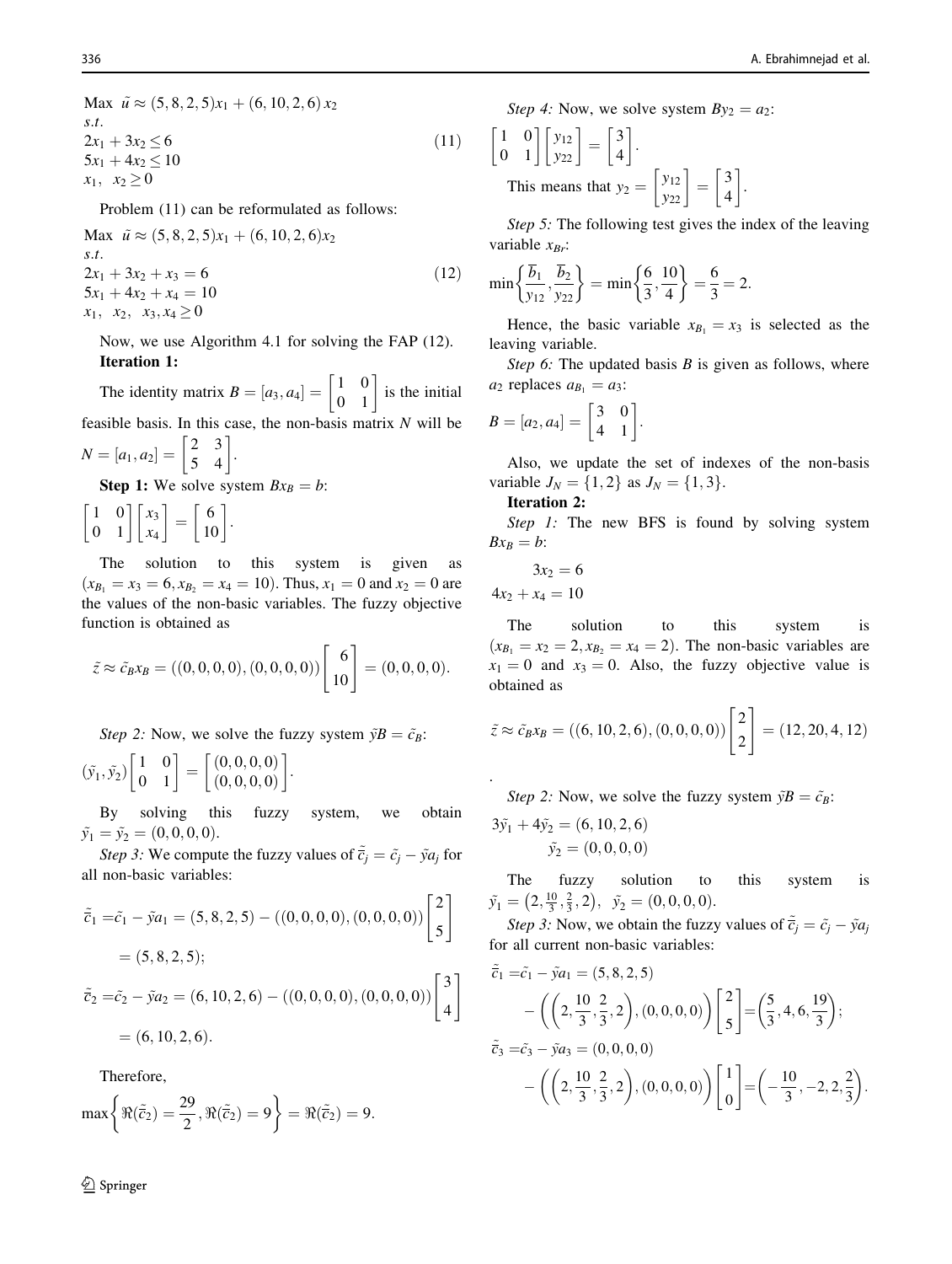Therefore,

$$
\max\left\{\Re(\tilde{\overline{c}}_1)=\frac{5}{4}, \Re(\tilde{\overline{c}}_3)=-3\right\}=\Re(\tilde{\overline{c}}_1)=\frac{5}{4}\nleq 0.
$$

Step 4: Now, system  $By_1 = a_1$  is solved as follows:

$$
3y_{11} = 2
$$
  

$$
4y_{11} + y_{21} = 5
$$

.

By solving this system, we obtain

$$
y_1 = \begin{bmatrix} y_{11} \\ y_{21} \end{bmatrix} = \begin{bmatrix} \frac{2}{3} \\ \frac{7}{3} \end{bmatrix}
$$

Step 5: Now, the following test is used to determine the index r of the leaving variable  $x_{Br}$ :

$$
\min\left\{\frac{\overline{b}_1}{y_{11}}, \frac{\overline{b}_2}{y_{21}}\right\} = \min\left\{\frac{2}{\frac{2}{3}}, \frac{2}{\frac{7}{3}}\right\} = \frac{6}{7}.
$$

Hence, the basic variable  $x_{B_2} = x_4$  is selected as the leaving variable.

Step 6: The new basis B is given as follows, where  $a_1$ replaces  $a_{B_2} = a_4$ :

$$
B=[a_2,a_1]=\begin{bmatrix}3&2\\4&5\end{bmatrix}.
$$

Also, we update the set of indexes of the non-basis variable  $J_N = \{1, 3\}$  as  $J_N = \{3, 4\}.$ 

#### Iteration 3:

Step 1: The new BFS is given by solving system  $Bx_B = b$ :

$$
3x_2 + 2x_1 = 6
$$
  

$$
4x_2 + 5x_1 = 10
$$

This leads to  $x_{B_1} = x_2 = \frac{10}{7}$  and  $x_{B_2} = x_1 = \frac{6}{7}$ . The value of a fuzzy objective function is

$$
\tilde{z} = \tilde{c}_B x_B = ((6, 10, 2, 6), (5, 8, 2, 5)) \begin{bmatrix} \frac{10}{7} \\ \frac{6}{7} \end{bmatrix}
$$

$$
= \left(\frac{90}{7}, \frac{148}{7}, \frac{32}{7}, \frac{96}{7}\right).
$$

Step 2: Now, the fuzzy system  $\tilde{y}B = \tilde{c}_B$  is solved as follows:

 $3\tilde{y}_1 + 4\tilde{y}_4 = (6, 10, 2, 6)$  $2\tilde{y}_1 + 5\tilde{y}_4 = (5, 8, 2, 5)$  The fuzzy solution to this system is given as

.

$$
\tilde{y}_1 = \left( \frac{-2}{7}, \frac{30}{7}, \frac{30}{7}, \frac{38}{7} \right), \ \tilde{y}_2 = \left( \frac{-5}{7}, \frac{12}{7}, \frac{18}{7}, \frac{19}{7} \right)
$$

Step 3: The values of  $\tilde{\vec{c}}_j = \tilde{c}_j - \tilde{y} a_j$  are calculated for all current non-basic variables as follows:

$$
\tilde{\overline{c}}_3 = \tilde{c}_3 - \tilde{y}a_3 = (0, 0, 0, 0) \n- \left( \left( \frac{-2}{7}, \frac{30}{7}, \frac{30}{7}, \frac{38}{7} \right), \left( \frac{-5}{7}, \frac{12}{7}, \frac{18}{7}, \frac{19}{7} \right) \right) \begin{bmatrix} 1 \\ 0 \end{bmatrix} \n= \left( \frac{-30}{7}, \frac{2}{7}, \frac{38}{7}, \frac{30}{7} \right); \n\tilde{\overline{c}}_4 = \tilde{c}_4 - \tilde{y}a_4 = (0, 0, 0, 0) \n- \left( \left( \frac{-2}{7}, \frac{30}{7}, \frac{30}{7}, \frac{38}{7} \right), \left( \frac{-5}{7}, \frac{12}{7}, \frac{18}{7}, \frac{19}{7} \right) \right) \begin{bmatrix} 0 \\ 1 \end{bmatrix} \n= \left( \frac{-12}{7}, \frac{5}{7}, \frac{19}{7}, \frac{18}{7} \right).
$$

Now, the ranks of  $\tilde{c}_3$  and  $\tilde{c}_4$  are computed as follows:

$$
\max\bigg\{\Re(\tilde{\overline{c}}_3)=-\frac{16}{7}, \Re(\tilde{\overline{c}}_4)=-\frac{15}{28}\bigg\}=-\frac{15}{28}\leq 0.
$$

This means that the current basis  $B = [a_2, a_1] =$  $\begin{vmatrix} 3 & 2 \\ 4 & 5 \end{vmatrix}$ is optimal. The optimal solution to the FAP  $(11)$ , therefore, is given by  $(x_1, x_2, x_3, x_4) = (\frac{6}{7}, \frac{10}{7}, 0, 0)$ . Thus, as mentioned in Sect. 4, we can obtain the fuzzy optimal solution to the FVLP problem (10) as follows:

$$
\tilde{y} = (\tilde{y}_1, \tilde{y}_2) = \tilde{c}_B B^{-1}
$$
\n
$$
= ((6, 10, 2, 6), (5, 8, 2, 5)) \begin{bmatrix} \frac{5}{7} & \frac{-2}{7} \\ \frac{-4}{7} & \frac{3}{7} \end{bmatrix}
$$
\n
$$
= \left( \left( \frac{-2}{7}, \frac{30}{7}, \frac{30}{7}, \frac{38}{7} \right), \left( \frac{-5}{7}, \frac{12}{7}, \frac{18}{7}, \frac{19}{7} \right) \right) \tag{13}
$$

Solution based on the second existing approach (Mahdavi-Amiri and Nasseri, 2007)

The fuzzy dual approach proposed by Mahdavi-Amiri and Nasseri ([2007\)](#page-19-0) is used to obtain the fuzzy optimal solution to the FVLP problem (10). This problem can be reformulated as follows for the change of all the parameters and variables: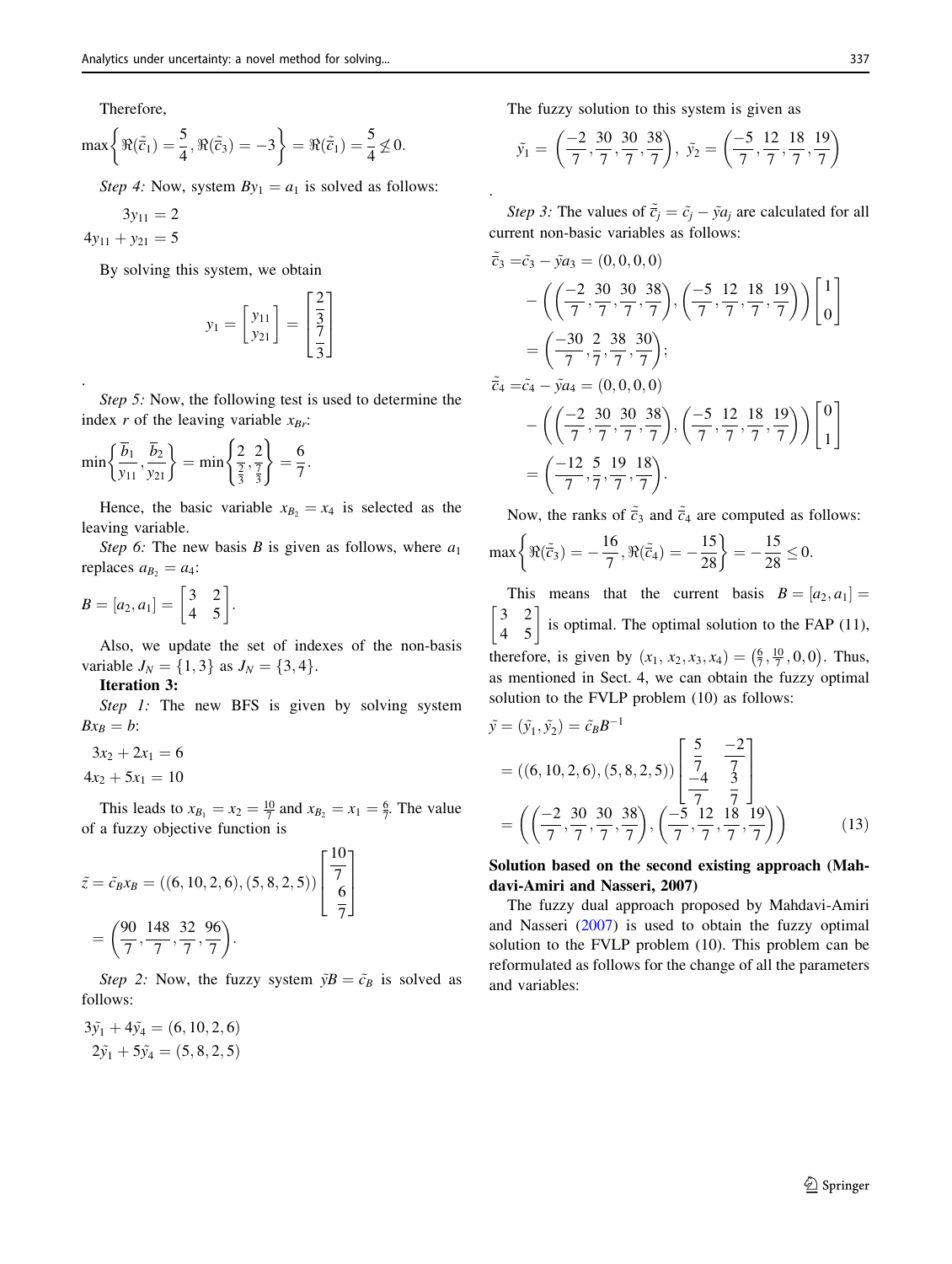Min 
$$
\tilde{z} \approx 6\tilde{x}_1 + 10\tilde{x}_2
$$
  
\ns.t.  
\n $2\tilde{x}_1 + 5\tilde{x}_2 \succeq (5, 8, 2, 5)$   
\n $3\tilde{x}_1 + 4\tilde{x}_2 \succeq (6, 10, 2, 6)$   
\n $\tilde{x}_1, \ \tilde{x}_2 \succeq \tilde{0}$  (14)

The FVLP problem (14) is reformulated as follows:

Min  $\tilde{z} \approx 6\tilde{x}_1 + 10\tilde{x}_2$ s.t.  $-2\tilde{x}_1 - 5\tilde{x}_2 + \tilde{x}_3 \approx (-8, -5, 5, 2)$  $-3\tilde{x}_1 - 4\tilde{x}_2 + \tilde{x}_4 \approx (-10, -6, 6, 2)$  $\tilde{x_1}, \tilde{x_2}, \tilde{x_3}, \tilde{x_4} \geq 0$  $(15)$ 

Now, we apply Algorithm 3.2 to solve this problem. Iteration 1:

The identity matrix  $B = [a_3, a_4] = \begin{bmatrix} 1 & 0 \\ 0 & 1 \end{bmatrix}$  is the initial starting dual feasible basis. Thus, the non-basis matrix N is

$$
N = [a_1, a_2] = \begin{bmatrix} -2 & -5 \\ -3 & -4 \end{bmatrix}.
$$

Step 1: Now, we solve the fuzzy system  $B\tilde{x}_B = \tilde{b}$ :

$$
\begin{bmatrix} 1 & 0 \\ 0 & 1 \end{bmatrix} \begin{bmatrix} \tilde{x}_3 \\ \tilde{x}_4 \end{bmatrix} = \begin{bmatrix} (-8, -5, 5, 2) \\ (-10, -6, 6, 2) \end{bmatrix}.
$$

The fuzzy solution to this fuzzy system is

$$
\begin{bmatrix} \tilde{x}_3\\ \tilde{x}_4 \end{bmatrix}=\begin{bmatrix} (-8,-5,5,2) \\ (-10,-6,6,2) \end{bmatrix}=\begin{bmatrix} \tilde{\tilde{b}}_1\\ \tilde{\tilde{b}}_2 \end{bmatrix}
$$

. The fuzzy value of the objective function value is given as follows:

$$
\tilde{z} = c_B \tilde{x}_B = (0,0) \begin{bmatrix} (-8, -5, 5, 2) \\ (-10, -6, 6, 2) \end{bmatrix} = (0,0,0,0).
$$

Step 2: Therefore, we have:

$$
\min\biggl\{\Re(\tilde{\overline{b}}_1)=-\frac{29}{4}, \Re(\tilde{\overline{b}}_2)=-9\biggr\}=\Re(\overline{b}_2)=-9\ngeq 0.
$$

Hence, the variable  $\tilde{x}_{B_2} = \tilde{x}_4$  is selected as the leaving variable.

Step 3: Now, the system  $By_j = a_j$  is solved for  $j \in J_N = \{1, 2\}$ :

$$
\begin{bmatrix} 1 & 0 \ 0 & 1 \end{bmatrix} \begin{bmatrix} y_{11} \\ y_{21} \end{bmatrix} = \begin{bmatrix} -2 \\ -3 \end{bmatrix}, \begin{bmatrix} 1 & 0 \\ 0 & 1 \end{bmatrix} \begin{bmatrix} y_{12} \\ y_{22} \end{bmatrix} = \begin{bmatrix} -5 \\ -4 \end{bmatrix}.
$$

By solving the above systems, we obtain

$$
y_1 = \begin{bmatrix} y_{11} \\ y_{21} \end{bmatrix} = \begin{bmatrix} -2 \\ -3 \end{bmatrix}, y_2 = \begin{bmatrix} y_{12} \\ y_{22} \end{bmatrix} = \begin{bmatrix} -5 \\ -4 \end{bmatrix}
$$

:

Step 4: Now, we solve system  $yB = c_B$ :

$$
\underline{\textcircled{\tiny 2}}
$$
 Springer

$$
(y_1, y_2)\begin{bmatrix} 1 & 0 \\ 0 & 1 \end{bmatrix} = \begin{bmatrix} 0 \\ 0 \end{bmatrix}
$$

By solving this system, we obtain  $y_1 = y_2 = 0$ .

:

Now,  $z_i - c_i = ya_i - c_i$  for all  $j \in J_N = \{1, 2\}$  is calculated as follows:

$$
z_1 - c_1 = ya_1 - c_1 = (0, 0) \begin{bmatrix} -2 \\ -3 \end{bmatrix} - 6 = -6;
$$
  

$$
z_2 - c_2 = ya_2 - c_2 = (0, 0) \begin{bmatrix} -5 \\ -4 \end{bmatrix} - 10 = -10.
$$

Hence, the following test is used to determine the index k of the entering variable  $x_k$ :

$$
\min\left\{\frac{z_1-c_1}{y_{21}}, \frac{z_2-c_2}{y_{22}}\right\} = \min\left\{\frac{-6}{-3}, \frac{-10}{-4}\right\} = \frac{-6}{-3} = 2.
$$

Hence,  $x_k = x_1$  is selected as the entering variable.

Step 5: The updated basis  $B$  is given as follows, where  $a_1$  replaces  $a_{B_2} = a_4$ :

$$
B=[a_3,a_1]=\begin{bmatrix}1&-2\\0&-3\end{bmatrix}.
$$

The new set of indices of non-basic variables is  $J_N = \{2, 4\}.$ 

### Iteration 2:

Step 1: Now, the fuzzy system  $B\tilde{x}_B = \tilde{b}$  is solved as follows:

$$
\tilde{x}_3 - 2\tilde{x}_1 = (-8, -5, 5, 2), \n-3\tilde{x}_1 = (-10, -6, 6, 2)
$$

The fuzzy solution to this system is given as follows:

$$
\begin{bmatrix} \tilde{x_3} \\ \tilde{x_1} \end{bmatrix} = \begin{bmatrix} \left( -4, \frac{5}{3}, \frac{19}{3}, 6 \right) \\ \left( 2, \frac{10}{3}, \frac{2}{3}, 2 \right) \end{bmatrix} = \begin{bmatrix} \tilde{b}_1 \\ \tilde{b}_2 \end{bmatrix}.
$$

By substituting the fuzzy values of  $\tilde{x}_3$  and  $\tilde{x}_1$  in  $\tilde{z} \approx c_B \tilde{x}_B$ , we obtain the fuzzy objective function value as follows:

$$
\tilde{z} \approx (0, 6) \left[ \begin{pmatrix} -4, \frac{5}{3}, \frac{19}{3}, 6 \\ \left( 2, \frac{10}{3}, \frac{2}{3}, 2 \right) \end{pmatrix} \right] = (12, 20, 4, 12).
$$

Step 2: The following test is used to obtain the index of the leaving variable:

$$
\min\left\{\Re(\tilde{\overline{b}}_1)=-\frac{15}{12}, \Re(\tilde{\overline{b}}_2)=3\right\}=\Re(\overline{b}_1)=-\frac{15}{12}\ngeq 0.
$$

This means that the variable  $\tilde{x}_{B_1} = \tilde{x}_3$  is selected as the leaving variable.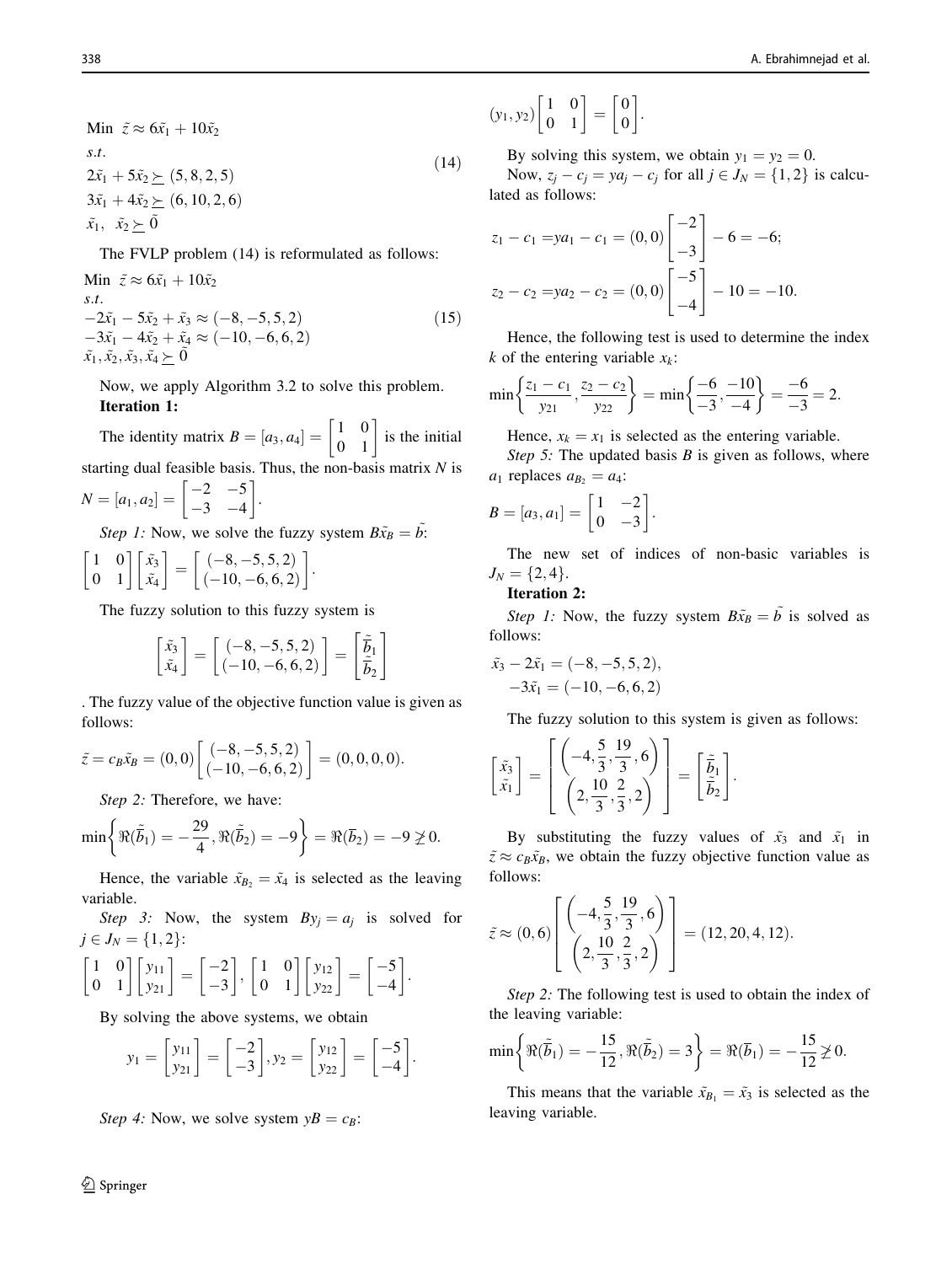Step 3: Now, system  $By_i = a_i$ , for  $j \in J_N = \{2, 4\}$ , is solved as follows:

$$
\begin{bmatrix} 1 & -2 \ 0 & -3 \end{bmatrix} \begin{bmatrix} y_{12} \\ y_{22} \end{bmatrix} = \begin{bmatrix} -5 \\ -4 \end{bmatrix}, \begin{bmatrix} 1 & -2 \\ 0 & -3 \end{bmatrix} \begin{bmatrix} y_{14} \\ y_{24} \end{bmatrix} = \begin{bmatrix} 0 \\ 1 \end{bmatrix}.
$$

Thus, we obtain

.

$$
y_2 = \begin{bmatrix} y_{12} \\ y_{22} \end{bmatrix} = \begin{bmatrix} \frac{-7}{3} \\ \frac{4}{3} \end{bmatrix}, y_4 = \begin{bmatrix} y_{14} \\ y_{24} \end{bmatrix} = \begin{bmatrix} \frac{-2}{3} \\ \frac{-1}{3} \end{bmatrix}
$$

Step 4: Now, system  $yB = c_B$  is solved as follows:

$$
(y_1, y_2)\begin{bmatrix} 1 & -2 \\ 0 & -3 \end{bmatrix} = \begin{bmatrix} 0 \\ 6 \end{bmatrix} \Rightarrow y_1 = 0, y_2 = -2.
$$

Now, we calculate the values of  $z_i - c_i$ , for all  $j \in J_N = \{2, 4\}$ :

$$
z_2 - c_2 = (0, -2) \begin{bmatrix} -5 \\ -4 \end{bmatrix} - 10 = -2;
$$
  

$$
z_4 - c_4 = (0, -2) \begin{bmatrix} 0 \\ 1 \end{bmatrix} - 0 = -2.
$$

Now, the following test is used to determine the index of the entering variable  $x_k$ :

$$
\min\left\{\frac{z_2-c_2}{y_{12}}, \frac{z_4-c_4}{y_{14}}\right\} = \min\left\{\frac{-2}{\frac{-7}{3}}, \frac{-2}{\frac{-2}{3}}\right\} = \frac{-2}{\frac{-7}{3}} = \frac{6}{7}.
$$

Hence, the entering variable will be  $x_k = x_2$ .

Step 5: The updated basis  $B$  is given as follows, where  $a_2$  replaces  $a_{B_1} = a_3$ :

$$
B=[a_2,a_1]=\begin{bmatrix}-5&-2\\-4&-3\end{bmatrix}.
$$

Also, the updated set of the index of non-basic variables is  $J_N = \{3, 4\}.$ 

Iteration 3:

Step 1: We solve the fuzzy system  $B\tilde{x}_B = \tilde{b}$ .

$$
-5\tilde{x}_2 - 2\tilde{x}_1 = (-8, -5, 5, 2)
$$
  

$$
-4\tilde{x}_2 - 3\tilde{x}_1 = (-10, -6, 6, 2)
$$

The fuzzy solution to this fuzzy system is given as follows:

$$
\begin{bmatrix} \tilde{x}_2 \\ \tilde{x}_1 \end{bmatrix} = \begin{bmatrix} \left( \frac{-5}{7}, \frac{12}{7}, \frac{18}{7}, \frac{19}{7} \right) \\ \left( \frac{-2}{7}, \frac{30}{7}, \frac{30}{7}, \frac{38}{7} \right) \end{bmatrix} = \begin{bmatrix} \tilde{\tilde{b}}_1 \\ \tilde{\tilde{b}}_2 \end{bmatrix}.
$$

Hence, by substituting the fuzzy values of  $\tilde{x}_2$  and  $\tilde{x}_1$  in the objective function, we have:

$$
\tilde{z} \approx (10,6) \left[ \frac{\left( \frac{-5}{7}, \frac{12}{7}, \frac{18}{7}, \frac{19}{7} \right)}{\left( \frac{-2}{7}, \frac{30}{7}, \frac{30}{7}, \frac{38}{7} \right)} \right]
$$

$$
= \left( \frac{-62}{7}, \frac{300}{7}, \frac{360}{7}, \frac{418}{7} \right).
$$

Step 2: To check the feasibility conditions of the current fuzzy solution, we use the following test:

$$
\min\biggl\{\Re(\widetilde{\overline{b}}_1)=\frac{15}{28}, \Re(\widetilde{\overline{b}}_2)=\frac{16}{7}\biggr\}=\Re(\overline{b}_1)=\frac{15}{28}\geq 0.
$$

Thus, the basis  $B = [a_2, a_1]$  is the optimal basis. Now, the optimal solution to the fuzzy FVLP problem (14) is given by:

$$
\begin{bmatrix} \tilde{x}_2 \\ \tilde{x}_1 \end{bmatrix} = \begin{bmatrix} \left( \frac{-5}{7}, \frac{12}{7}, \frac{18}{7}, \frac{19}{7} \right) \\ \left( \frac{-2}{7}, \frac{30}{7}, \frac{30}{7}, \frac{38}{7} \right) \end{bmatrix}.
$$
 (16)

As we can see, the solution given in Eq. (16) obtained by the fuzzy dual method matches the solution given in Eq. (13) obtained by the methods proposed by Maleki et al. [\(2000](#page-19-0)) and Maleki ([2002\)](#page-19-0).

# Solution based on our proposed approach:

Finally, we solve the FVLP (14) based on our proposed approach. We first obtain the rank of all the fuzzy parameters of the FVLP problem (14), leading to the following equivalent crisp problem:

Min 
$$
z = 6x_1 + 10x_2
$$

s.t.

$$
2x_1 + 5x_2 \ge (5, 8, 2, 5) 3x_1 + 4x_2 \ge (6, 10, 2, 6) x_1, x_2 \ge 0
$$
 (17)

The LP problem (17) is reformulated as follows by introducing the surplus variables  $x_3$  and  $x_4$ :

Min 
$$
z = 6x_1 + 10x_2
$$
  
s.t.  

$$
2x_1 + 5x_2 - x_3 = \frac{29}{4}
$$

$$
3x_1 + 4x_2 - x_4 = 9
$$

$$
x_1, x_2, x_3, x_4 \ge 0
$$

$$
(18)
$$

The crisp problem (18) is solved using the standard dual simplex algorithm. Based on this approach, we obtain the basis  $B = [a_1, a_2] = \begin{bmatrix} 2 & 5 \\ 3 & 4 \end{bmatrix}$  as the optimal basis for both the LP problem (17) and the FVLP problem (14) or (10). Thus, as mentioned in Sect. 5, the fuzzy optimal solution to the FVLP problem (14) or (10) is computed as follows: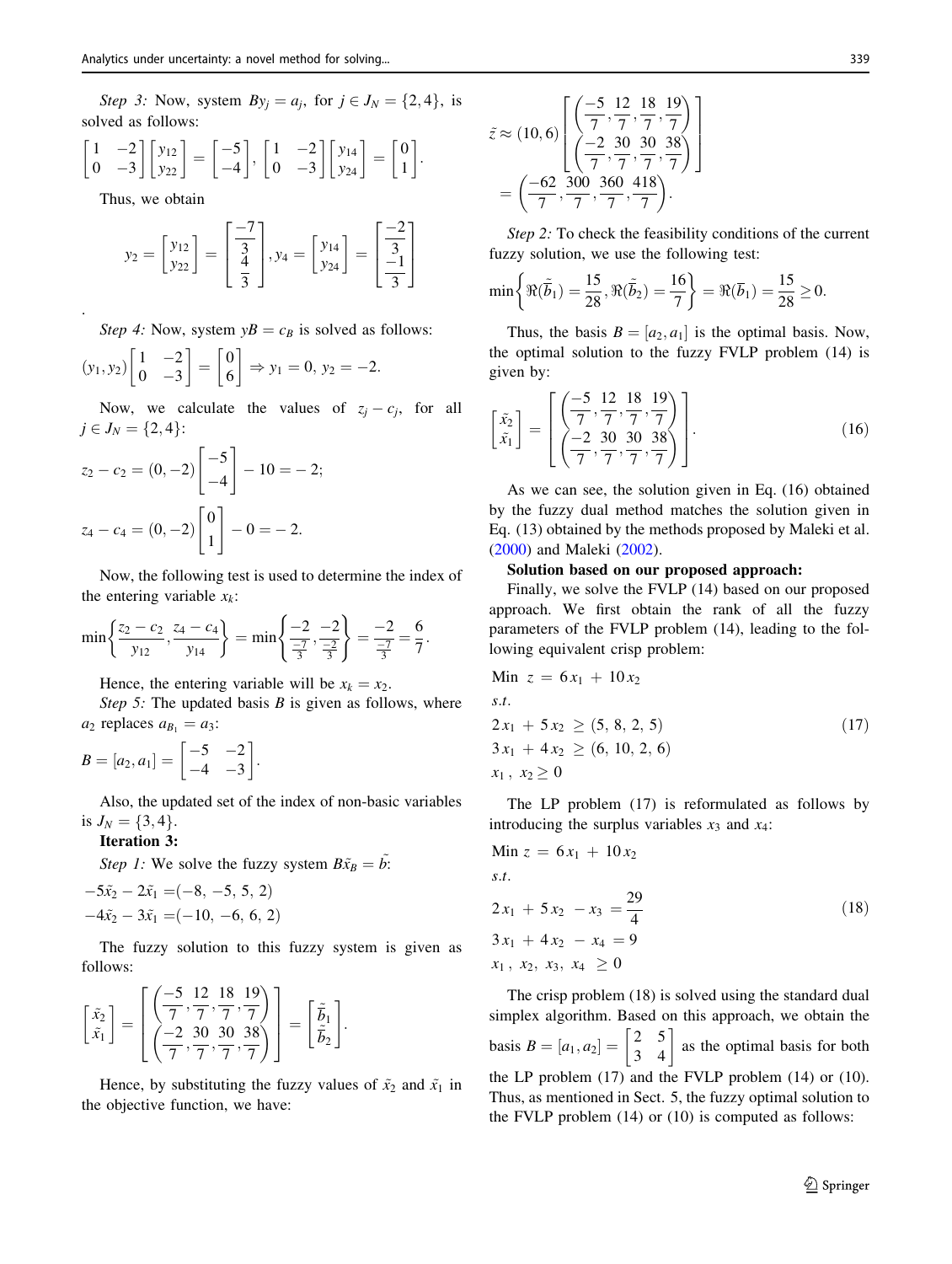$$
\tilde{x}_B = \begin{pmatrix} \tilde{x}_1 \\ \tilde{x}_2 \end{pmatrix} = B^{-1} \tilde{b} = \begin{bmatrix} \frac{-4}{7} & \frac{5}{7} \\ \frac{3}{7} & \frac{-2}{7} \end{bmatrix} \begin{bmatrix} (5, 8, 2, 5) \\ (6, 10, 2, 6) \end{bmatrix}
$$

$$
= \begin{bmatrix} \left( \frac{-2}{7}, \frac{30}{7}, \frac{30}{7}, \frac{38}{7} \right) \\ \left( \frac{-5}{7}, \frac{12}{7}, \frac{18}{7}, \frac{19}{7} \right) \end{bmatrix} .
$$
(19)

As shown here, the solution given in Eq. (19) obtained by our proposed approach matches the solution given in Eq. (13) derived from Maleki et al.'s ([2000](#page-19-0)) method and the solution given in Eq. (16) derived from Mahdavi-Amiri and Nasseri's ([2007\)](#page-19-0) method. However, in contrast to existing methods (Mahdavi-Amiri & Nasseri, [2007;](#page-19-0) Maleki, [2002;](#page-19-0) Maleki et al., [2000](#page-19-0)), our approach greatly reduces the computational complexity.

**Example 6.2.** Consider the following FVLP problem:

Max  $\tilde{z} \approx 4 \tilde{y}_1 + 6 \tilde{y}_2$  $s.t.$  $3\tilde{v}_1 + 4\tilde{v}_2 \preceq (4, 6, 2, 6)$  $2 \tilde{y}_1 + \tilde{y}_2 \prec (2, 3, 1, 3)$  $\tilde{y}_1$ ,  $\tilde{y}_2 \succ 0$  $(20)$ 

Solution based on the first existing approach (Maleki, [2002;](#page-19-0) Maleki et al., [2000](#page-19-0))

To solve the FVLP problem (20) using Maleki et al.'s [\(2000](#page-19-0)) method, we should solve the following FAP:

Min 
$$
\tilde{u} \approx (4, 6, 2, 6) x_1 + (2, 3, 1, 3) x_2
$$
  
s.t.  

$$
3 x_1 + 2 x_2 \ge 4
$$

$$
4 x_1 + x_2 \ge 6
$$

$$
x_1, x_2 \ge 0
$$

$$
(21)
$$

For solving the FAP (21) by Maleki et al.'s ([2000\)](#page-19-0) method, we need to solve the following LP problem by introducing the surplus variables  $x_3$  and  $x_4$ , and the artificial variables  $x_5$  and  $x_6$ . This problem minimizes the sum of the artificial variables over the feasible space of the LP problem (19):

Min 
$$
\tilde{u} \approx (1, 1, 0, 0) x_5 + (1, 1, 0, 0) x_6
$$
  
s.t.  

$$
3x_1 + 2x_2 - x_3 + x_5 = 4
$$

$$
4x_1 + x_2 - x_4 + x_6 = 6
$$

$$
x_1, x_2, x_3, x_4, x_5, x_6 \ge 0
$$

$$
(22)
$$

At first, this problem is solved by using Algorithm 4.1 to find an initial fuzzy BFS. After that, we must minimize the original objective function of problem (21). Finally, concerning the relationship between the FAP (21) and the FVLP problem (20), we can solve problem (20). So, this process is time-consuming and computationally inefficient.

However, this approach gives the basis  $B = [a_1, a_2]$ .

 $\begin{bmatrix} 3 & 2 \\ 4 & 1 \end{bmatrix}$  as the optimal basis for problem (21). In this case,

the fuzzy optimal solution to the FVLP problem (20) is obtained as follows:

$$
\tilde{y} = \tilde{c}_B B^{-1} = (\tilde{y}_1, \tilde{y}_2)
$$
\n
$$
= ((4, 6, 2, 6), (2, 3, 1, 3)) \begin{bmatrix} -1 & 2 \\ \frac{5}{4} & \frac{5}{5} \\ \frac{4}{5} & \frac{-3}{5} \end{bmatrix}
$$
\n
$$
= \left( \left( \frac{2}{5}, \frac{8}{5}, \frac{10}{5}, \frac{14}{5} \right), \left( \frac{-1}{5}, \frac{6}{5}, \frac{13}{5}, \frac{15}{5} \right) \right)
$$
\n(23)

It is worth noting that the FVLP problem (20) cannot be solved by the fuzzy dual approach (Mahdavi-Amiri & Nasseri, [2007](#page-19-0)), because an initial feasible dual solution with an identity basis is not at hand.

#### Solution based on our proposed approach:

To solve the FVLP (20) based on our proposed approach, we first reformulate it by changing all the parameters and variables, as follows:

Max 
$$
\tilde{z} \approx 4\tilde{x}_1 + 6\tilde{x}_2
$$
  
s.t.  
 $3\tilde{x}_1 + 4\tilde{x}_2 \le (4, 6, 2, 6)$   
 $2\tilde{x}_1 + \tilde{x}_2 \le (2, 3, 1, 3)$   
 $\tilde{x}_1, \tilde{x}_2 \ge 0$  (24)

We then obtain the rank order of all the fuzzy data in the FVLP problem (24), leading to the following crisp problem:

$$
\begin{aligned}\n\text{Max } z &= 4x_1 + 6x_2 \\
\text{s.t} \\
3x_1 + 4x_2 &\le 6 \\
2x_1 + x_2 &\le 3 \\
x_1, \quad x_2 &\ge 0\n\end{aligned} \tag{25}
$$

The LP problem (25) is reformulated as follows:

s:t:

$$
\begin{aligned}\n\text{Max } z &= 4x_1 + 6x_2 \\
\text{s.t.} \\
3x_1 + 4x_2 + x_3 &= 6 \\
2x_1 + x_2 + x_4 &= 3 \\
x_1, x_2, x_3, x_4 &\ge 0\n\end{aligned} \tag{26}
$$

The classical primal simplex algorithm solves the crisp problem (26). This gives the basis  $B = [a_1, a_2] = \begin{bmatrix} 3 & 4 \\ 2 & 1 \end{bmatrix}$ as the optimal basis for both the LP problem (26) and the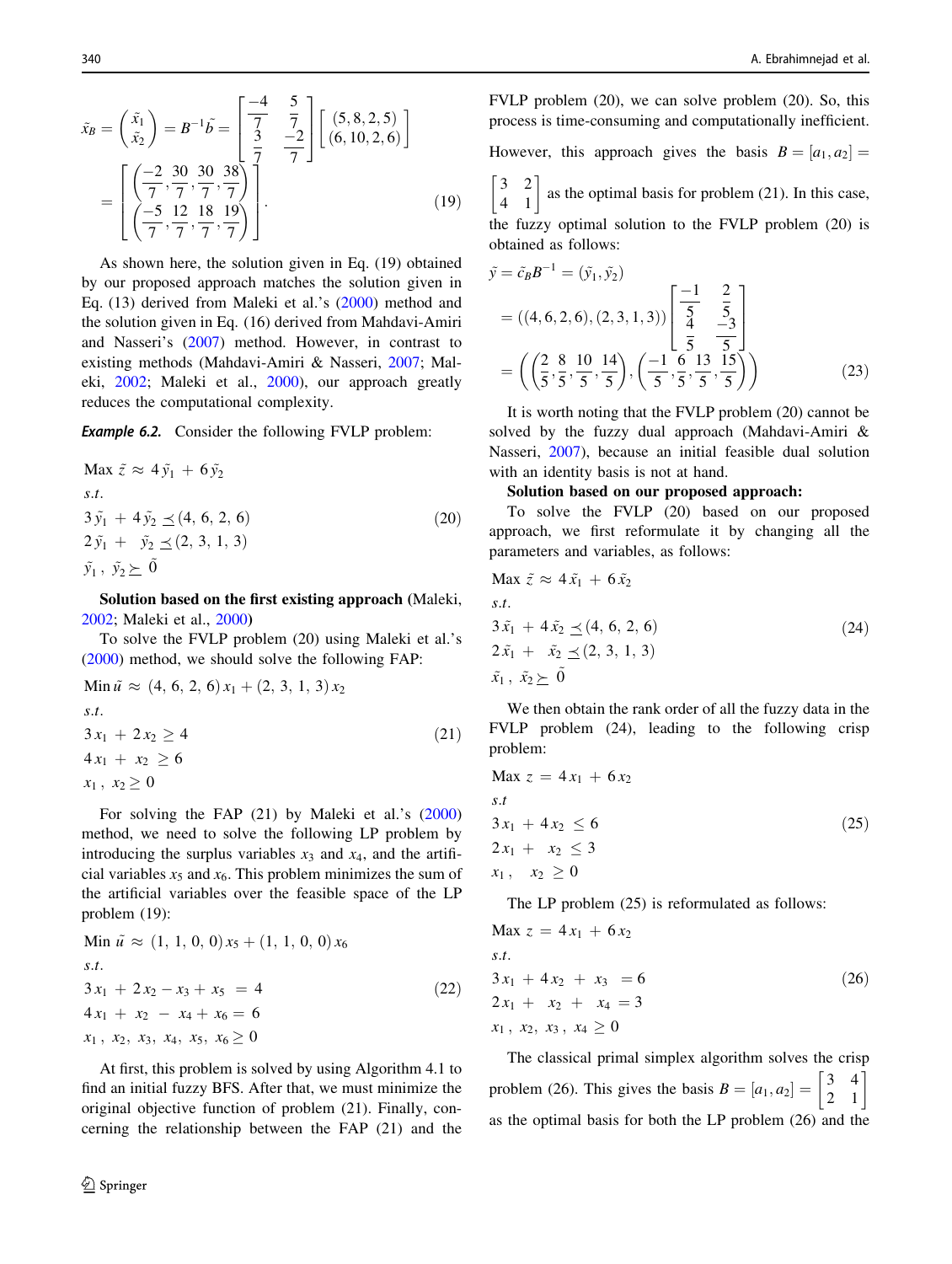FVLP problem (24) or (20). Thus, as mentioned in Sect. 5, we obtain the optimal solution to the FVLP problem (24) or (20) as follows:

$$
\tilde{x}_B = \begin{pmatrix} \tilde{x}_1 \\ \tilde{x}_2 \end{pmatrix} = B^{-1} \tilde{b} = \begin{bmatrix} \frac{-1}{5} & \frac{4}{5} \\ \frac{2}{5} & \frac{-3}{5} \end{bmatrix} \begin{bmatrix} (4, 6, 2, 6) \\ (2, 3, 1, 3) \end{bmatrix}
$$

$$
= \begin{bmatrix} \left(\frac{2}{5}, \frac{8}{5}, \frac{10}{5}, \frac{14}{5}\right) \\ \left(\frac{-1}{5}, \frac{6}{5}, \frac{13}{5}, \frac{15}{5}\right) \end{bmatrix} .
$$
(27)

As shown here, the solution given in Eq. (27) is equivalent to the optimal solution (23) derived from the method proposed by Maleki et al. [\(2000](#page-19-0)).

**Example 6.3.** Consider the following FVLP problem (Ebrahimnejad et al., [2010](#page-19-0)):

Min 
$$
\tilde{z} \approx -\tilde{y}_1 - 6\tilde{y}_2
$$
  
\ns.t.  
\n $\tilde{y}_1 + \tilde{y}_2 - \tilde{y}_3 \approx (1, 3, 1, 1)$   
\n $\tilde{y}_1 + 2\tilde{y}_2 + \tilde{y}_4 \approx (2, 4, 1, 1)$   
\n $\tilde{y}_1, \tilde{y}_2, \tilde{y}_3, \tilde{y}_4 \succeq \tilde{0}$ \n(28)

For solving the FVLP problem (28), Ebrahimnejad et al. [\(2010](#page-19-0)) used the following FAP as the dual of problem (28):

$$
\begin{aligned} \text{Max } \tilde{u} &\approx (1, 3, 1, 1)x_1 + (2, 4, 1, 1)x_2\\ \text{s.t.}\\ w_1 + w_2 &\leq -1\\ w_1 + 2w_2 &\leq -6\\ w_1, \quad w_2 &\geq 0 \end{aligned} \tag{29}
$$

Now, we use Algorithm 4.3 for solving the FVLP problem (28) and simultaneously explore our approach.

#### Iteration 1:

Step 1: An initial dual feasible solution is given by  $w = (0, -3)$ . By substituting w in each dual constraint, we get  $\Omega = \{j : wa_j - c_j = 0\} = \{2, 3\}.$ 

Step 2: We solve the following restricted FVLP problem:

Min 
$$
\tilde{x}_0 \approx \tilde{y}_5 + \tilde{y}_6
$$
  
\ns.t.  
\n $y_2 - \tilde{y}_3 + \tilde{y}_5 \approx (1, 3, 1, 1)$   
\n $2\tilde{y}_2 + \tilde{y}_6 \approx (2, 4, 1, 1)$   
\n $\tilde{y}_2, \tilde{y}_3, \tilde{y}_5, \tilde{y}_6 \succeq \tilde{0}$  (30)

Similar to Example 6.1 and Example 6.2, problem (30) can be solved using the method proposed by Maleki ([2002\)](#page-19-0) or Mahdavi-Amiri and Nasseri [\(2007](#page-19-0)). But, these approaches require a large number of fuzzy additions, subtractions, and comparisons on the fuzzy numbers for all the iterations. Thus, based on our proposed approach, we get the following crisp problem:

Min 
$$
x_0 \approx y_5 + y_6
$$
  
\ns.t.  
\n $y_2 - y_3 + y_5 = 2$   
\n $2y_2 + y_6 = 3$   
\n $y_2, y_3, y_5, y_6 \ge 0$  (31)

The classical simplex algorithm solves the crisp problem (31). This gives the basis  $B = [a_2, a_5] = \begin{bmatrix} 1 & 1 \\ 2 & 0 \end{bmatrix}$  as the optimal basis for both the LP problem (31) and the restricted FVLP problem (30). Thus, as mentioned in Sect. 5, we obtain the optimal solution to the restricted FVLP problem (30) as follows:

$$
\tilde{y}_B = \begin{pmatrix} \tilde{y}_2 \\ \tilde{y}_5 \end{pmatrix} = B^{-1} \tilde{b} = \begin{bmatrix} 0 & \frac{1}{2} \\ 1 & \frac{-1}{2} \end{bmatrix} \begin{bmatrix} (1,3,1,1) \\ (2,4,1,1) \end{bmatrix} = \begin{bmatrix} 1,2,\frac{1}{2},\frac{1}{2} \\ (-1,2,\frac{3}{2},\frac{3}{2}) \end{bmatrix}.
$$
\n(32)

The non-basic basic variable is  $\tilde{y}_6 \cong 0$ . Thus, the fuzzy optimal value of the objective function (30) is  $\tilde{y}_0 \cong \left(-3, 4, \frac{7}{2}, \frac{7}{2}\right)$  $(-3, 4, \frac{7}{2}, \frac{7}{2})$ . Now, we need the optimal solution to the dual of the restricted FVLP problem (30). The dual problem is given as follows:

$$
\begin{aligned}\n\text{Max} & (1, 3, 1, 1) \, v_1 + (2, 4, 1, 1) \, v_2 \\
\text{s.t.} \\
v_1 + 2v_2 &\le 0 \\
-v_1 &\le 0 \\
v_1 &\le 1 \\
v_2 &\le 1\n\end{aligned} \tag{33}
$$

The fuzzy problem (33) plays the role of FAP for the restricted FVLP problem (30) and can be solved by using Algorithm 4.1 that requires solving fuzzy systems with all the iterations. Thus, according to our approach, we first obtain the rank of all the fuzzy parameters of the FAP (32), leading to the following equivalent crisp problem:

$$
\begin{aligned}\n\text{Max } & 2v_1 + 3v_2 \\
\text{s.t.} \\
v_1 + 2v_2 &\leq 0 \\
-v_1 &\leq 0 \\
v_1 &\leq 1 \\
v_2 &\leq 1\n\end{aligned} \tag{34}
$$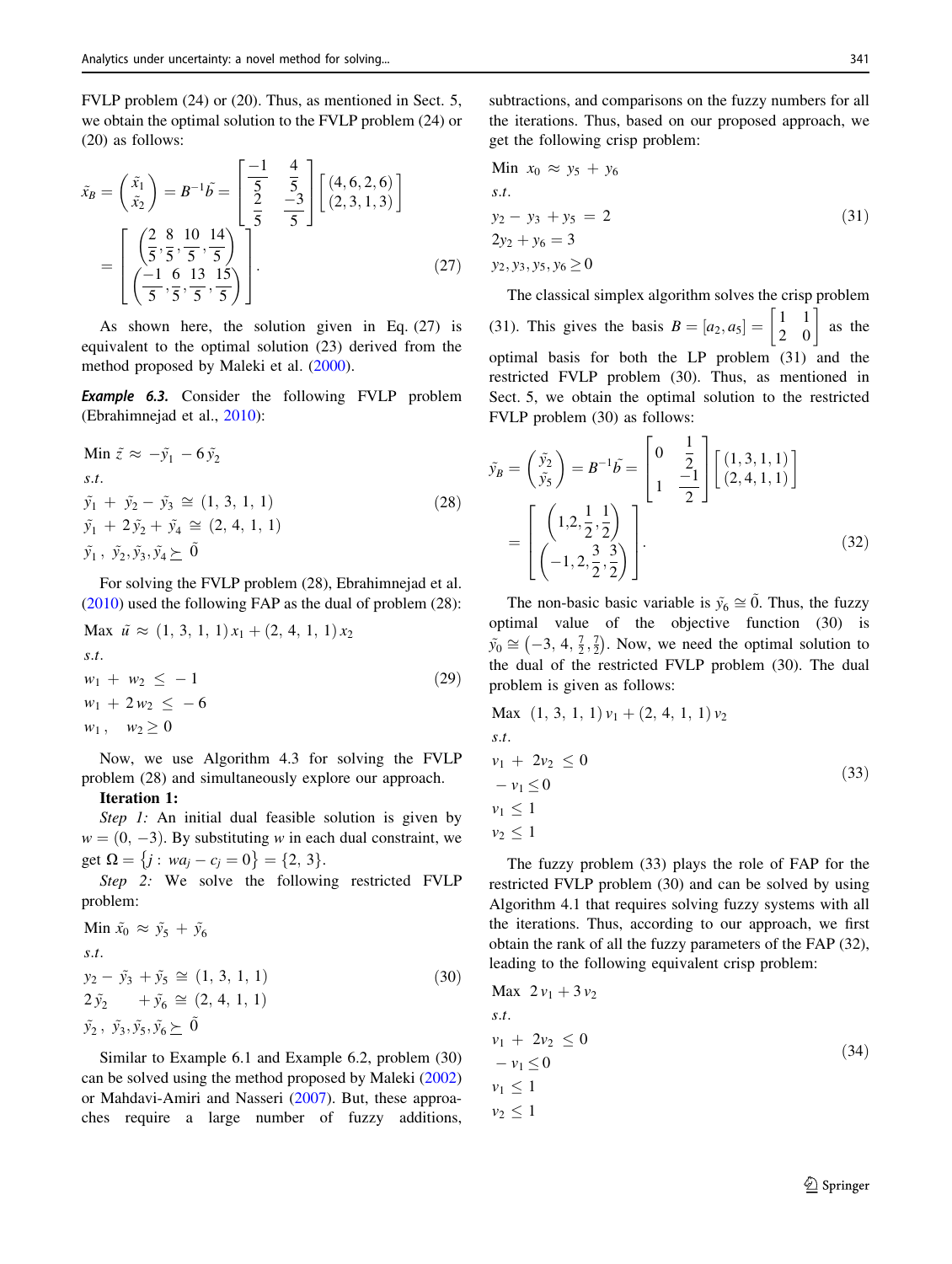The classical simplex algorithm solves the crisp problem (34). This gives the optimal solution  $v^* = \left(1, \frac{-1}{2}\right)$  $\left(1, \frac{-1}{2}\right)$  as the optimal solution to both the LP problem (34) and the FAP (33).

Step 3: By computing  $v^* a_i$  for all  $j \in \Omega$ , we conclude that  $v^* a_1 = \frac{1}{2}$  and  $v^* a_4 = \frac{-1}{2}$ . Thus,  $\theta$  and w are determined as  $\theta = \min \left\{ \frac{-(-2)}{\frac{1}{2}} \right\} = 4$  and

 $w = (0, -3) + 4(1, \frac{-1}{2})$  $(1, \frac{-1}{2}) = (4, -5)$ , respectively. Iteration 2:

Step 1: An initial dual feasible solution  $w = (4, -5)$  is given by  $w = (0, -3)$ . By substituting w in each dual constraint, we get  $\Omega = \{j : wa_i - c_i = 0\} = \{2, 3\}.$ 

With the new dual fuzzy solution  $w = (4, -5)$ , we recompute Q and obtain  $\Omega = \{1, 2\}$ .

Step 2: We solve the following new restricted FVLP problem:

Min  $\tilde{x}_0 \approx \tilde{y}_5 + \tilde{y}_6$  $s.t.$  $\tilde{y}_1 + \tilde{y}_2 + \tilde{y}_5 \cong (1, 3, 1, 1)$  $\tilde{y}_1 + 2 \tilde{y}_2 + \tilde{y}_6 \cong (2, 4, 1, 1)$  $\tilde{y}_1, \tilde{y}_2, \tilde{y}_5, \tilde{y}_6 \succeq \tilde{0}$  $(35)$ 

Again, the FVLP problem (35) can be solved using Algorithms 4.1 and 4.2. However, based on our proposed approach, we get the following crisp problem:

Min 
$$
x_0 = y_5 + y_6
$$
  
\n*s.t.*  
\n $y_1 + y_2 + y_5 = 2$   
\n $y_1 + 2y_2 + y_6 = 3$   
\n $y_1, y_2, y_5, y_6 \ge 0$  (36)

The classical simplex algorithm gives the basis  $B =$  $[a_1, a_2] = \begin{bmatrix} 1 & 1 \\ 1 & 2 \end{bmatrix}$  as the optimal basis for both the LP problem (37) and the restricted FVLP problem (36). Thus, we obtain the optimal solution to the restricted FVLP problem (35) as follows:

$$
\tilde{y}_B = \begin{pmatrix} \tilde{y}_1 \\ \tilde{y}_2 \end{pmatrix} = B^{-1} \tilde{b} = \begin{bmatrix} 2 & -1 \\ -1 & 1 \end{bmatrix} \begin{bmatrix} (1,3,1,1) \\ (2,4,1,1) \end{bmatrix} = \begin{bmatrix} (-2,4,3,3) \\ (-1,3,2,2) \end{bmatrix}.
$$
\n(37)

The non-basic basic variables are  $\tilde{y}_5 \cong 0$  and  $\tilde{y}_6 \cong 0$ . Thus, the current solution is optimal. The optimal solution to the original FVLP problem (28) with the optimal primal and dual solutions are:

$$
\tilde{y}_1 \cong (-2, 4, 3, 3), \ \tilde{y}_2 \cong (-1, 3, 2, 2), \ \tilde{y}_3 = \tilde{y}_4 \cong \tilde{0}, \ w = (4, -5)).
$$
\n(38)

As shown here, the solution obtained by our proposed approach matches the solution given in Eq. (38) obtained by the method proposed by Ebrahimnejad et al. [\(2010](#page-19-0)). However, unlike the fuzzy primal–dual simplex algorithm (Ebrahimnejad et al., [2010\)](#page-19-0), our proposed approach requires fewer fuzzy computations.

# 7 Coal transportation case study

The transportation problem (TP) is one of the most used and tangible applications of LP problems that apply to a variety of practical settings (Charles et al., [2011](#page-18-0); Ebrahimnejad & Verdegay, [2016b](#page-19-0), [2018c\)](#page-19-0). The main objective of this problem is to find an optimal transfer plan with the minimum cost of shipping the goods so that the demands of the destinations are satisfied using the supplies available at the sources. In this section, a real-life fuzzy TP is used to show the applicability of our proposed approach.

It is worth noting that coal as a crucial energy source plays an important role in the development of an economy. The main aim of the coal transportation problem, which is represented by a complex system of interconnected transport links, is to find an optimal plan to transport the coal from the mines to different areas at the lowest cost (Gupta et al., [2018\)](#page-19-0). Suppose that there are three coal mines that supply coal to four cities. The decision-maker (DM) wants to design the optimal transportation plan for the next month. Initially, he/she needs to determine the value of the supply, demand, and the unit transportation cost of the goods. The DM knows the exact value of the transportation cost of the coal from the different mines to the different cities. However, due to some uncontrollable factors, the values of the supply and demand may be unpredictable in a TP. So, in this case, we are modeling a fuzzy transportation problem (FTP). Table [1](#page-16-0) summarizes the supplies available from the three mines and the demands from the four cities for the next month. This problem aims to minimize the total transportation costs.

The DM must determine the amounts of coal transported from the mines to the cities. Thus, we denote the fuzzy amounts of coal in tons transported from mine  $i$  to city  $j$ (for  $i = 1, 2, 3$ , and  $j = 1, 2, 3, 4$ ) by  $\tilde{x}_{ij}$ , which are fuzzy decision variables in the FTP under consideration.

In this case, the total fuzzy cost of supplying the coal demands to the cities is given as follows: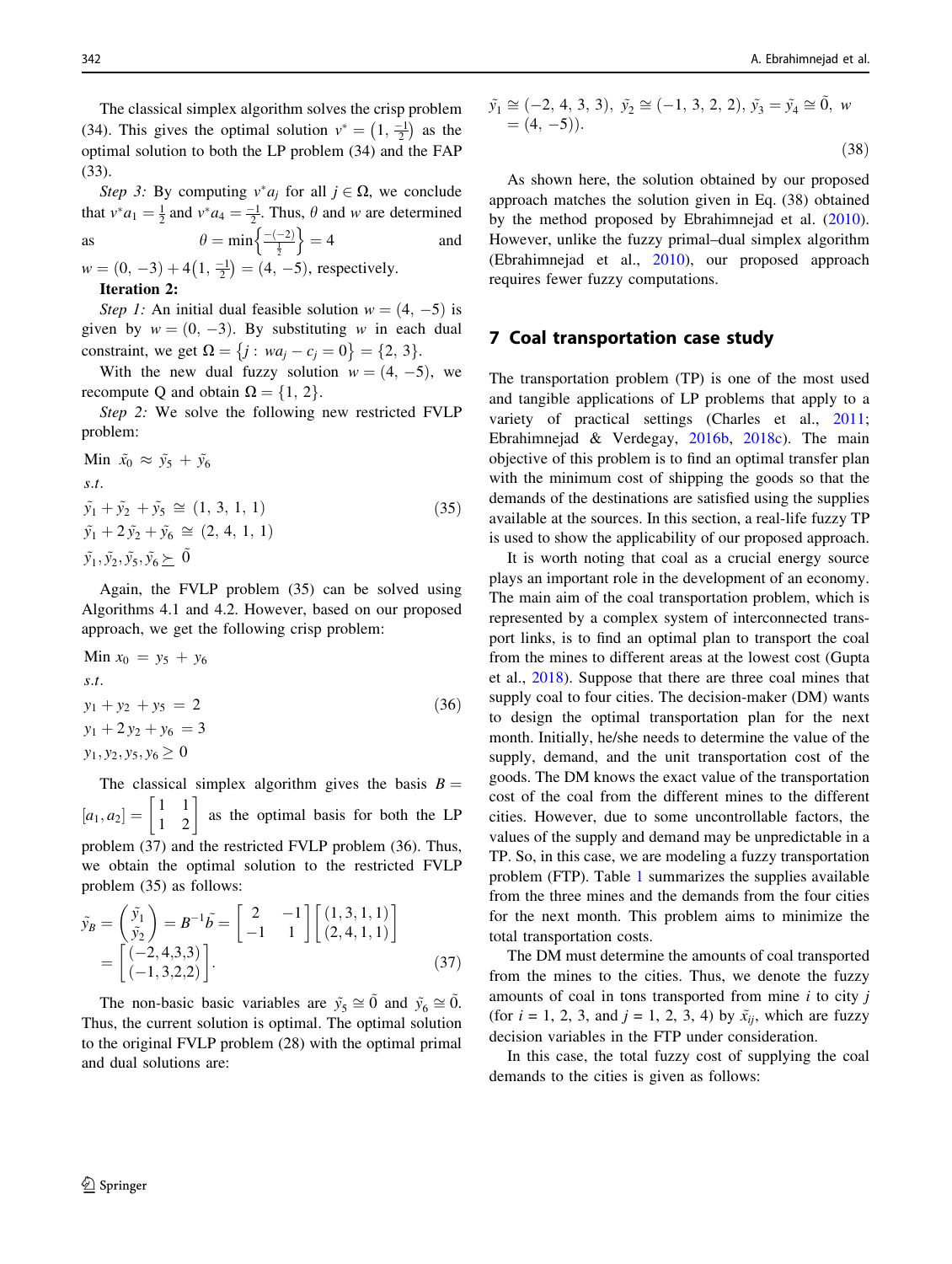| Table 1 Fuzzy coal     |  |
|------------------------|--|
| transportation problem |  |

<span id="page-16-0"></span>

| Table 1 Fuzzy coal<br>transportation problem | Source           | Destination       |                |                   |                | Supply (in tons)  |
|----------------------------------------------|------------------|-------------------|----------------|-------------------|----------------|-------------------|
|                                              |                  | City <sub>1</sub> | City 2         | City <sub>3</sub> | City 4         |                   |
|                                              | Mine 1           | 18                | 6              | 8                 | 12             | (100, 105, 5, 10) |
|                                              | Mine 2           | 9                 |                | 9                 | 15             | (60, 63, 3, 6)    |
|                                              | Mine 3           | 10                |                | 8                 | 8              | (20, 21, 1, 2)    |
|                                              | Demand (in tons) | (80, 84, 4, 8)    | (40, 42, 2, 4) | (40, 42, 2, 4)    | (20, 21, 1, 2) |                   |

 $18\tilde{x}_{11} + 6\tilde{x}_{12} + 8\tilde{x}_{13} + 12\tilde{x}_{14} + 9\tilde{x}_{21} + 7\tilde{x}_{22} + 9\tilde{x}_{23} + 15\tilde{x}_{24}$  $+10\tilde{x}_{31} + 5\tilde{x}_{32} + 8\tilde{x}_{33} + 8\tilde{x}_{34}.$ 

There are two types of constraints. First, the total coal supplied by each mine cannot exceed the capacity of the respective mine. We may formulate the supply constraint as follows:

$$
\tilde{x}_{11} + \tilde{x}_{12} + \tilde{x}_{13} + \tilde{x}_{14} \leq (100, 105, 5, 10)
$$
  

$$
\tilde{x}_{21} + \tilde{x}_{22} + \tilde{x}_{23} + \tilde{x}_{24} \leq (60, 63, 3, 6)
$$
  

$$
\tilde{x}_{31} + \tilde{x}_{32} + \tilde{x}_{33} + \tilde{x}_{34} \leq (20, 21, 1, 2)
$$

Second, the following constraints, known as demand constraints, ensure that each city will receive sufficient coal to satisfy its demand:

$$
\tilde{x}_{11} + \tilde{x}_{21} + \tilde{x}_{31} \geq (80, 84, 4, 8)
$$
  
\n
$$
\tilde{x}_{21} + \tilde{x}_{22} + \tilde{x}_{32} \geq (40, 42, 2, 4)
$$
  
\n
$$
\tilde{x}_{31} + \tilde{x}_{31} + \tilde{x}_{33} \geq (40, 42, 2, 4)
$$
  
\n
$$
\tilde{x}_{41} + \tilde{x}_{42} + \tilde{x}_{43} \geq (20, 21, 1, 2)
$$

Thus, we obtain the following FVLP formulation of the regional coal transportation problem:

Min 
$$
\tilde{z} \approx 18\tilde{x}_{11} + 6\tilde{x}_{12} + 8\tilde{x}_{13} + 12\tilde{x}_{14} + 9\tilde{x}_{21} + 7\tilde{x}_{22} + 9\tilde{x}_{23} + 15\tilde{x}_{24} + 10\tilde{x}_{31} + 5\tilde{x}_{32} + 8\tilde{x}_{33} + 8\tilde{x}_{34}
$$
  
s.t.  
 $\tilde{x}_{11} + \tilde{x}_{12} + \tilde{x}_{13} + \tilde{x}_{14} \leq (100, 105, 5, 10)$   
 $\tilde{x}_{21} + \tilde{x}_{22} + \tilde{x}_{23} + \tilde{x}_{24} \leq (60, 63, 3, 6)$   
 $\tilde{x}_{31} + \tilde{x}_{32} + \tilde{x}_{33} + \tilde{x}_{34} \leq (20, 21, 1, 2)$   
 $\tilde{x}_{11} + \tilde{x}_{21} + \tilde{x}_{31} \geq (80, 84, 4, 8)$   
 $\tilde{x}_{21} + \tilde{x}_{22} + \tilde{x}_{32} \geq (40, 42, 2, 4)$   
 $\tilde{x}_{31} + \tilde{x}_{31} + \tilde{x}_{33} \geq (40, 42, 2, 4)$   
 $\tilde{x}_{41} + \tilde{x}_{42} + \tilde{x}_{43} \geq (20, 21, 1, 2)$   
 $\tilde{x}_{ij} \geq 0, i = 1, 2, 3, j = 1, 2, 3, 4.$   
(38)

Figure [1](#page-17-0) shows a graphical representation of the fuzzy coal transportation problem.

By using the proposed method for solving problem (38), the optimal solution is obtained as follows:

 $\tilde{x}_{11}^* = (20, 21, 1, 2), \, \tilde{x}_{12}^* = (40, 42, 2, 4),$  $\tilde{x}_{13}^* = (40, 42, 2, 4),$  $\tilde{x}_{21}^* = (60, 63, 3, 6), \, \tilde{x}_{34}^* = (20, 21, 1, 2),$  $\tilde{z}^* = (1540, 1617, 77, 154)$ 

These values represent the fuzzy amounts of coal that should be sent from each mine to each city (Table [2](#page-17-0)). Figure [2](#page-17-0) shows the graphical representation of the optimal transportation plan.

Now, we interpret the minimum total fuzzy transportation cost. Figure [3](#page-18-0) shows the membership function of the obtained total fuzzy cost. As we can see from Fig. [3,](#page-18-0) the least and the greatest amounts of minimum total fuzzy cost are 1463 and 1771 units, respectively. Moreover, the greatest possible amount of minimum total fuzzy cost lies between 1540 and 1617 units, i.e., the maximum chances are that it will lie between 1540 and 1617 units.

# 8 Conclusions and future research

In this study, we proposed a solution methodology for solving FVLP problems where only the values of the resource vectors and the decision variables are represented in terms of fuzzy numbers. An equivalent crisp LP problem was proposed to derive the fuzzy optimal solution to the FVLP problem. In the proposed approach, the FVLP problem was transformed into a crisp equivalent LP problem. The obtained results confirmed that our proposed approach requires less fuzzy computations as opposed to the existing fuzzy methods (Ebrahimnejad et al., [2010](#page-19-0); Mahdavi-Amiri & Nasseri, [2007](#page-19-0); Maleki, [2002](#page-19-0); Maleki et al., [2000\)](#page-19-0). In summary, to solve the FVLP problem by using the existing methods, fuzzy arithmetic operations and the solution to fuzzy systems of equations are required. By contrast, only arithmetic operations of real numbers and the solution to crisp systems of equations are required to solve the same problem with the method proposed in this study.

It is worth noting that based on Notation 1, Maleki et al. [\(2000](#page-19-0)) defined the rank for each fuzzy number for comparison purposes. From the decision-maker's point of view, the rank of the trapezoidal fuzzy number  $A=$  $(m_1, m_2, \alpha_1, \alpha_2)$  has been defined by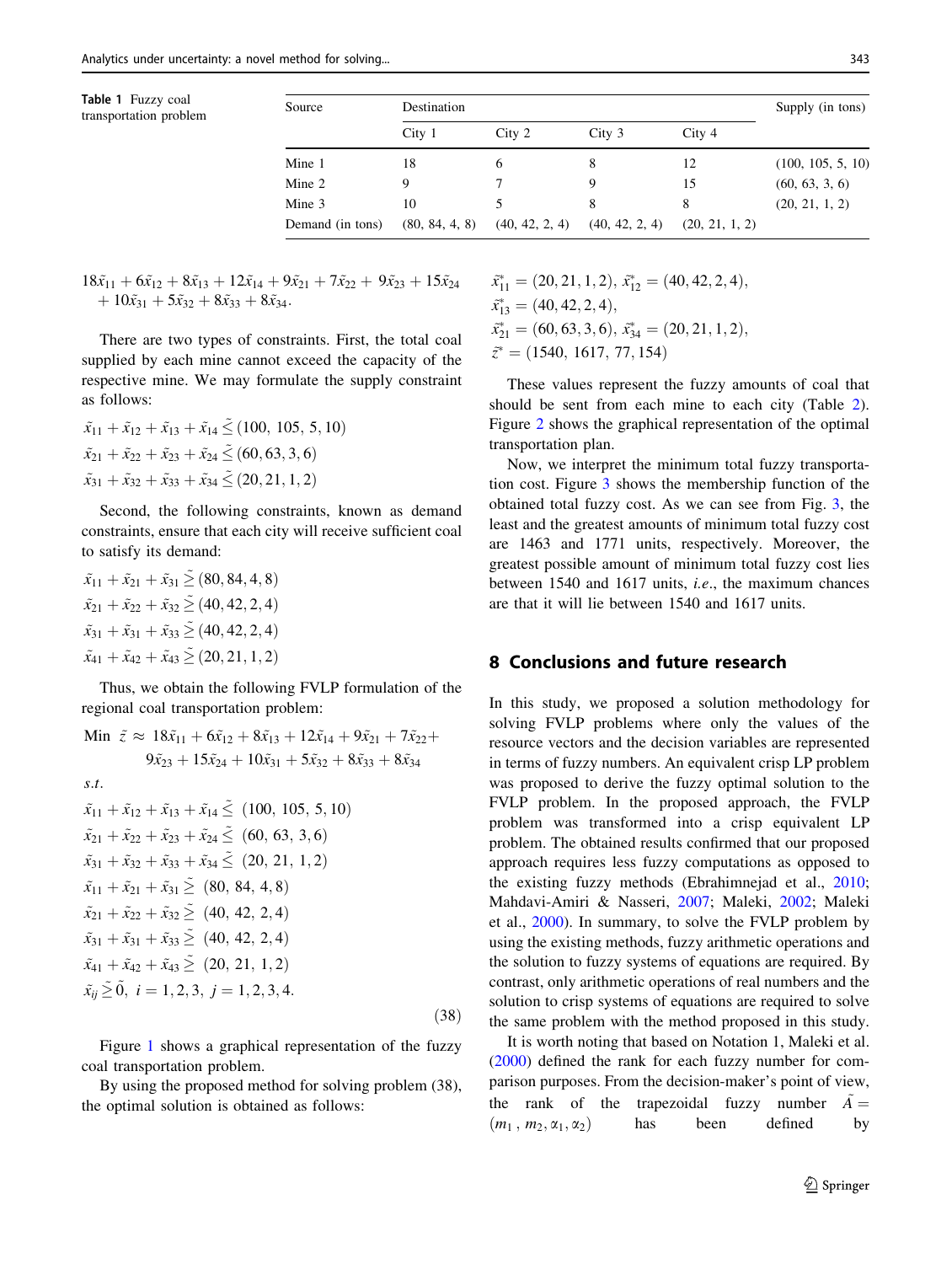problem

<span id="page-17-0"></span>Fig. 1 Graphical representation of the fuzzy coal transportation



| <b>Table 2</b> Tabular representation of the optimal solution |                   |                  |                   |                  |                   |  |  |  |  |
|---------------------------------------------------------------|-------------------|------------------|-------------------|------------------|-------------------|--|--|--|--|
| Source                                                        | Destination       | Supply (in tons) |                   |                  |                   |  |  |  |  |
|                                                               | City <sub>1</sub> | City 2           | City <sub>3</sub> | City 4           |                   |  |  |  |  |
| Mine 1                                                        | 18(20, 21, 1, 2)  | 6(40, 42, 2, 4)  | 8(40, 42, 2, 4)   | 12               | (100, 105, 5, 10) |  |  |  |  |
| Mine 2                                                        | 9(60, 63, 3, 6)   |                  | 9                 | 15               | (60, 63, 3, 6)    |  |  |  |  |
| Mine 3                                                        | 10                |                  | 8                 | 8 (20, 21, 1, 2) | (20, 21, 1, 2)    |  |  |  |  |
| Demand (in tons)                                              | (80, 84, 4, 8)    | (40, 42, 2, 4)   | (40, 42, 2, 4)    | (20, 21, 1, 2)   |                   |  |  |  |  |



Fig. 2 Optimal transportation plan

 $A = \Re(\tilde{A}) = \frac{1}{2} [m_1 + m_2 + \frac{\alpha_2 - \alpha_1}{2}]$ . However,  $\Re(\tilde{A}) =$  $\Re(\tilde{B})$  cannot guarantee equality  $\tilde{A} = \tilde{B}$ . Therefore, it would be a useful topic for future research to define a new ranking function for solving FVLP problems satisfying this property. Moreover, we point out that the FLP problem considered here does not involve fuzzy numbers as the coefficients of the objective function and the constraint matrix. Future research could focus on developing a new approach to solving FFLP problems to overcome this limitation. Finally, the current model considers the cost objective function or profit objective function as a single objective function, but a multi-objective optimization model that accounts for both cost and profit objective functions is helpful in practice. Thus, by extending the model to a multi-objective optimization model, computational intelligence techniques (Beed et al., [2020](#page-18-0)) may be more effective for real-world applications.

From a practical perspective, our proposed approach can be employed in a variety of real-world applications. For example, it can be applied to the case of bid evaluations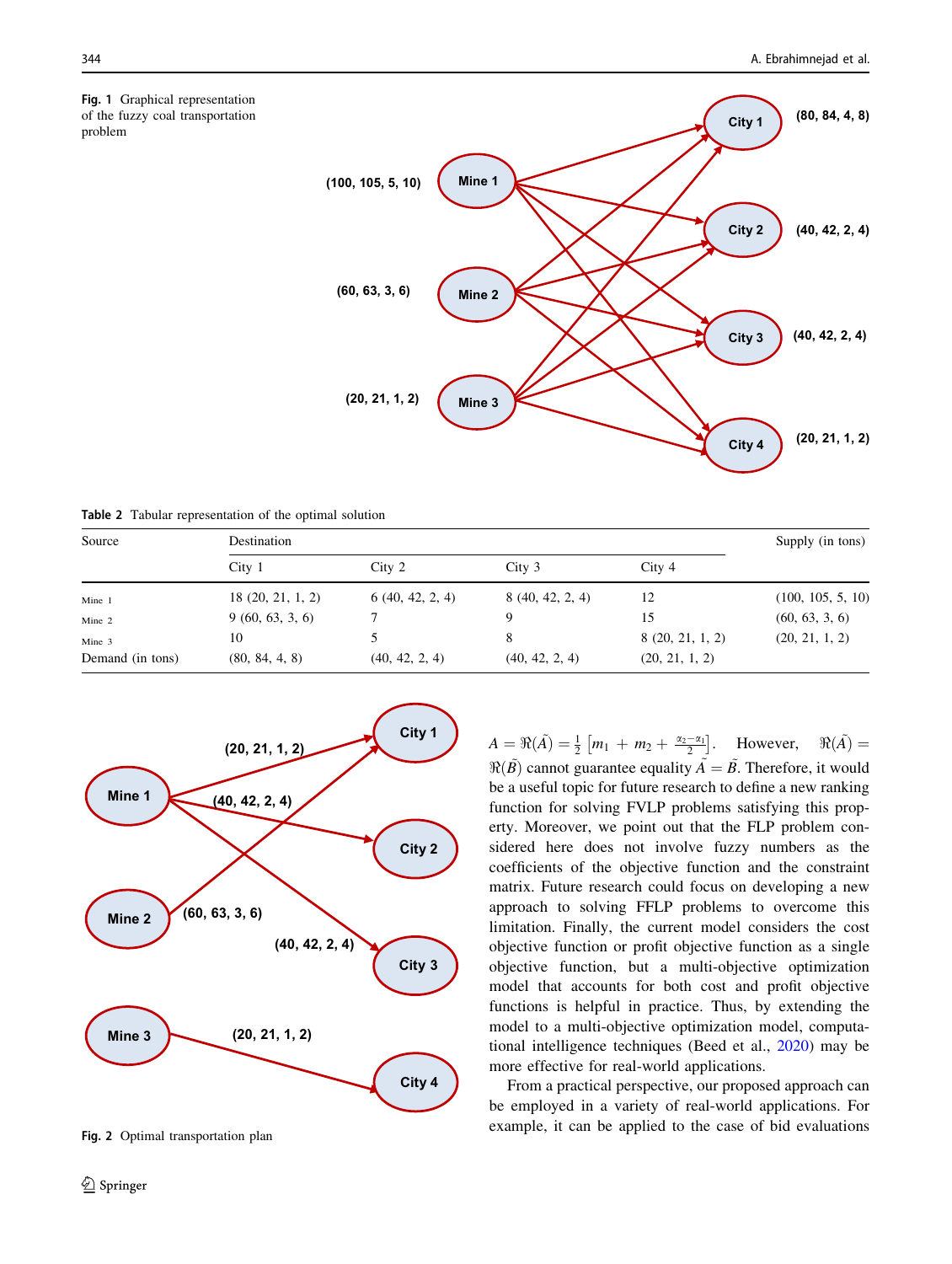<span id="page-18-0"></span>

since the process of bid evaluation (Chen et al., 2021b) is subject to indetermination, imprecision, and uncertainty in terms of their alternative-criterion decision appraisals. In such a case, fuzzy expressions can be used to evaluate bidder performance. Furthermore, the proposed approach can be used to determine passenger demands and evaluate passenger satisfaction by combining online review analysis and large-scale group decision-making in the high-speed rail industry (Chen et al., 2021a). In such a case, fuzzy numbers can be applied to express satisfaction degrees regarding passenger demands.

Acknowledgements Dr. Madjid Tavana is grateful for the partial support he received from the Czech Science Foundation (GCR19- 13946S) for this research. The authors are also thankful to the reviewers for their valuable comments on previous drafts of this paper.

Author contributions Ali Ebrahimnejad contributed to conceptualization, methodology, formal analysis, validation, data curation, writing, and reviewing. Madjid Tavana contributed to methodology, formal analysis, visualization, writing, reviewing, and Editing. Vincent Charles contributed to methodology, investigation, formal analysis, validation, writing, Reviewing, and editing.

#### **Declarations**

Conflict of interest The above authors declare that they have no known competing financial interests or personal relationships that could have appeared to influence the work reported in this paper.

### References

- Abbaszadeh Sori A, Ebrahimnejad A, Motameni H (2020) Elite artificial bees' colony algorithm to solve robot's fuzzy constrained routing problem. Comput Intell 36(2):659–681
- Allahviranloo T, Hosseinzadeh Lotfi F, Kiasary MK, Kiani NA, Alizadeh L (2008) Solving full fuzzy linear programming problem by the ranking function. Appl Math Sci 2(1):19–32
- Aviso KB, Sy CL, Tan RR, Ubando AT (2020) Fuzzy optimization of carbon management networks based on direct and indirect biomass co-firing. Renew Sustain Energy Rev 132:110035
- Baykasoglu A, Gocken T (2012) A direct solution approach to fuzzy mathematical programs with fuzzy decision variables. Exp Syst Appl 39(2):1972–1978
- Beed R, Roy A, Sankar S, Bhattacharya D (2020) A hybrid multiobjective tour route optimization algorithm based on particle swarm optimization and artificial bee colony optimization. Comput Intell 36(3):884–909
- Behera D, Peters K, Edalatpanah SA, Qiu D (2021) New methods for solving imprecisely defined linear programming problem under trapezoidal fuzzy uncertainty. J Inform Optim Sci 4(23):603–662
- Bhardwaj B, Kumar A (2014) A note on the paper ''A Simplified novel technique for solving fully fuzzy linear programming problems.'' J Optim Theory Appl 163(2):685–696
- Bilgen B (2010) Supply chain network modeling in a golf club industry via fuzzy linear programming approach. J Intell Fuzzy Syst Appl Eng Technol 21:243–253
- Charles V, Yadavalli VSS, Rao MCL, Reddy PRS (2011) Stochastic fractional programming approach to a mean and variance model of a transportation problem. Math Prob Eng 2011:657608
- Chen Z-S, Liu X-L, Chin K-S, Pedrycz W, Tsui K-L, Skibniewski MJ (2021a) Online-review analysis based large-scale group decision-making for determining passenger demands and evaluating passenger satisfaction: case study of high-speed rail system in China. Inform Fusion 69:22–39
- Chen Z-S, Zhang X, Rodriguez RM, Pedrycz W, Martinez L (2021b) Expertise-based bid evaluation for construction-contractor selection with generalized comparative linguistic ELECTRE III. Autom Const 125:103578
- Das SK, Mandal T, Edalatpanah SA (2017) A mathematical model for solving fully fuzzy linear programming problem with trapezoidal fuzzy numbers. Appl Intell 46(3):509–519
- Djordjevic I, Petrovic D, Stojic G (2019) A fuzzy linear programming model for aggregated production planning (APP) in the automotive industry. Comput Ind 110:48–63
- Dong JY, Wan SP (2018) A new trapezoidal fuzzy linear programming method considering the acceptance degree of fuzzy constraints violated. Knowl Based Syst 148:100–114
- Dorostkar-Ahmadi N, Shafiei Nikabadi M, Babaie-Kafaki S (2020) Optimization of knowledge transferring costs in designing product portfolio: a fuzzy binary linear programming model. VINE J Inform Knowl Manag Syst (in press)
- Ebrahimnejad A (2011) Some new results in linear programs with trapezoidal fuzzy numbers: finite convergence of the Ganesan and Veeramani's method and a fuzzy revised simplex method. Appl Math Model 35(9):4526–4540
- Ebrahimnejad A (2015) A duality approach for solving bounded linear programming problems with fuzzy variables based on ranking functions and its application in bounded transportation problems. Int J Syst Sci 46(11):2048–2060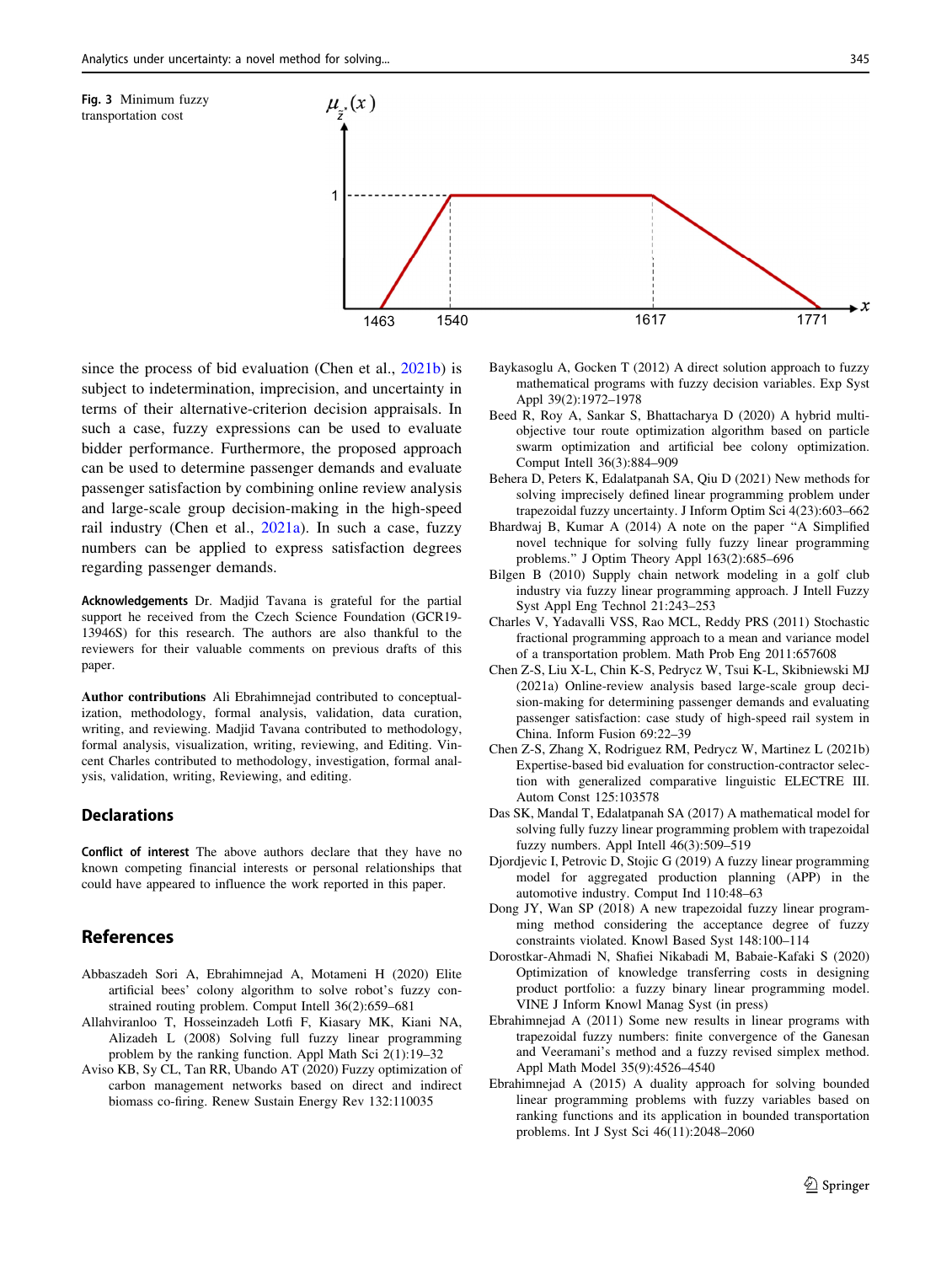- <span id="page-19-0"></span>Ebrahimnejad A (2019) An effective computational attempt for solving fully fuzzy linear programming using MOLP problem J. Ind Prod Eng 36(2):59–69
- Ebrahimnejad A, Nasseri SH, Hosseinzadeh Lotfi F, Soltanifar M (2010) A primal-dual method for linear programming problems with fuzzy variables. Eur J Ind Eng 4(2):189–209
- Ebrahimnejad A, Tavana M (2014) A novel method for solving linear programming problems with symmetric trapezoidal fuzzy numbers. Appl Math Model 38(17–18):4388–4395
- Ebrahimnejad A, Verdegay JL (2014a) A novel approach for sensitivity analysis in linear programs with trapezoidal fuzzy numbers. J Intell Fuzzy Syst 27(1):173–185
- Ebrahimnejad A, Verdegay JL (2014b) On solving bounded fuzzy variable linear program and its applications. J Intel Fuzzy Syst 27(5):2265–2280
- Ebrahimnejad A, Verdegay JL (2016a) A survey on models and methods for solving fuzzy linear programming problems. In: Kahraman C, Kaymak U, Yazici A (eds) Fuzzy logic in its 50th year. Studies in fuzziness and soft computing, vol 341, pp 327–368. Springer, Cham.
- Ebrahimnejad A, Verdegay JL (2016b) An efficient computational approach for solving type-2 intuitionistic fuzzy numbers based transportation problems. Int J Comput Intell Syst 9(6):1154–1173
- Ebrahimnejad A, Verdegay JL (2018a) Fuzzy linear programming. In: Fuzzy sets-based methods and techniques for modern analytics. Studies in fuzziness and soft computing, vol 364. Springer, Cham.
- Ebrahimnejad A, Verdegay JL (2018b) Fuzzy sets-based methods and techniques for modern analytics. Studies in fuzziness and soft computing, vol 364. Springer, Cham.
- Ebrahimnejad A, Verdegay JL (2018c) A new approach for solving fully intuitionistic fuzzy transportation problems. Fuzzy Optim Dec Making 17(4):447–474
- Ezzati R, Khorram E, Enayati R (2013) A new algorithm to solve fully fuzzy linear programming problems using the MOLP problem. Appl Math Model 39(12):3183–3193
- Ezzati R, Khorram E, Enayati R (2014) A particular simplex algorithm to solve fuzzy lexicographic multi-objective linear programming problems and their sensitivity analysis on the priority of the fuzzy objective functions. J Intel Fuzzy Syst 26(5):2333–2358
- Ghandi M, Roozbahani A (2020) Risk management of drinking water supply in critical conditions using fuzzy PROMETHEE V technique. Water Resour Manag 34:595–615
- Ganesan K, Veeramani P (2006) Fuzzy linear programming with trapezoidal fuzzy numbers. Ann Oper Res 143(1):305–315
- Ghanbari R, Ghorbani-Moghadam K, Mahdavi-Amiri N, De Baets B (2020) Fuzzy linear programming problems: models and solutions. Methodol Appl 24:10043–10073
- Gupta P, Mehlawat MM, Aggarwal U, Charles V (2018) An integrated AHP-DEA multi-objective optimization model for sustainable transportation in mining industry. Res Policy, 101180. In Press.
- Hatami-Marbini A, Agrell PJ, Tavana M, Emrouznejad A (2013) A stepwise fuzzy linear programming model with possibility and necessity relations. J Intell Fuzzy Syst 25(1):81–93
- Hatami-Marbini A, Tavana M (2011) An extension of the linear programming method with fuzzy parameters. Int J Math Oper Res 3(1):44–55
- Hillier FS (2010) Introduction to operations research. McGraw-Hill, New York, NY
- Hosseinzadeh Lotfi F, Allahviranloo T, Alimardani Jondabeh M, Alizadeh L (2009) Solving a full fuzzy linear programming using lexicography method and fuzzy approximate solution. Appl Math Model 33(7):3151–3156
- Ilbahar E, Kahraman C, Cebi S (2021) Location selection for wasteto-energy plants by using fuzzy linear programming. Energy 234:121189
- Karakas E, Koyuncu M, Erol R, Kokangul A (2010) Fuzzy programming for optimal product mix decision based on expanded ABC approach. Int J Prod Res 48:729–744
- Kaur J, Kumar A (2013) A new method to find the unique fuzzy optimal value of fuzzy linear programming problems J. Optim Theory Appl 156(2):529–534
- Khan IU, Ahmad T, Maan N (2013) A simplified novel technique for solving fully fuzzy linear programming problems J. Optim Theory Appl 159(2):536–546
- Kumar A, Kaur J (2011) A new method for fuzzy linear programming programs with trapezoidal fuzzy numbers. J Fuzzy Valued Syst Anal 2011:1–12
- Kumar A, Kaur J (2014) Fuzzy optimal solution of fully fuzzy linear programming problems using ranking function. J Intell Fuzzy Syst 26(1):337–344
- Kumar A, Kaur J, Singh P (2011) A new method for solving fully fuzzy linear programming problems. Appl Math Model 35(2):817–823
- Kundu P, Majumder S, Kar S, Maiti M (2019) A method to solve linear programming problem with interval type-2 fuzzy parameters. Fuzzy Optim Dec Mak 18:103–130
- Li YP, Huang GH, Guo P, Nie SL (2010) Interval-fuzzy possibilistic mixed integer linear programming for environmental management under uncertainty. Int J Environ Pollut 42:93–102
- Lin F-T (2008) A genetic algorithm for linear programming with fuzzy constraints. J Inform Sci Eng 24(3):801–817
- Mahapatra GS, Mahapatra BS, Roy PK (2016) A new concept for fuzzy variable based nonlinear programming problem with application on system reliability via genetic algorithm approach. Ann Oper Res 247:853–866
- Mahdavi I, Mahdi-Paydar MM, Solimanpur M (2011) Solving a new mathematical model for cellular manufacturing system: a fuzzy goal programming approach. Iran J Oper Res 2:35–47
- Mahdavi-Amiri N, Nasseri SH (2007) Duality results and a dual simplex method for linear programming problems with trapezoidal fuzzy variables. Fuzzy Sets Syst 158(17):1961–1978
- Maleki HR (2002) Ranking functions and their applications to fuzzy linear programming. Far East J Math Sci 4(3):283–301
- Maleki HR, Tata M, Mashinchi M (2000) Linear programming with fuzzy variables. Fuzzy Sets Syst 109(1):21–33
- Mansoori A, Effati S, Eshaghnezhad M (2017) An efficient recurrent neural network model for solving fuzzy nonlinear programming problems. Appl Intell 46(2):308–327
- Mottaghi A, Ezzati R, Khorram E (2015) A new method for solving fuzzy linear programming problems based on the fuzzy linear complementary problem (FLCP). Int J Fuzzy Syst 17(2):236–245
- Mula J, Peidro D, Poler R (2010) The effectiveness of a fuzzy mathematical programming approach for supply chain production planning with fuzzy demand. Int J Prod Econ 128(1):136–143
- Muthukumar S, Srinivasan R, Vijayan V (2020) An optimal solution of unbalanced octagonal fuzzy transportation problem. Mater Today Proc 1–3 (in press)
- Najafi HS, Edalatpanah SA, Dutta H (2016) A nonlinear model for fully fuzzy linear programming with fully unrestricted variables and parameters. Alexand Eng J 55(3):2589–2595
- Osuna-Gómez R, Chalco-Cano Y, Hernández-Jiménez B, Aguirre-Cipe I (2019) Optimality conditions for fuzzy constrained programming problems. Fuzzy Sets Syst 362:35–54
- Pérez-Cañedo B, Concepción-Morales ER (2019) On LR-type fully intuitionistic fuzzy linear programming with inequality